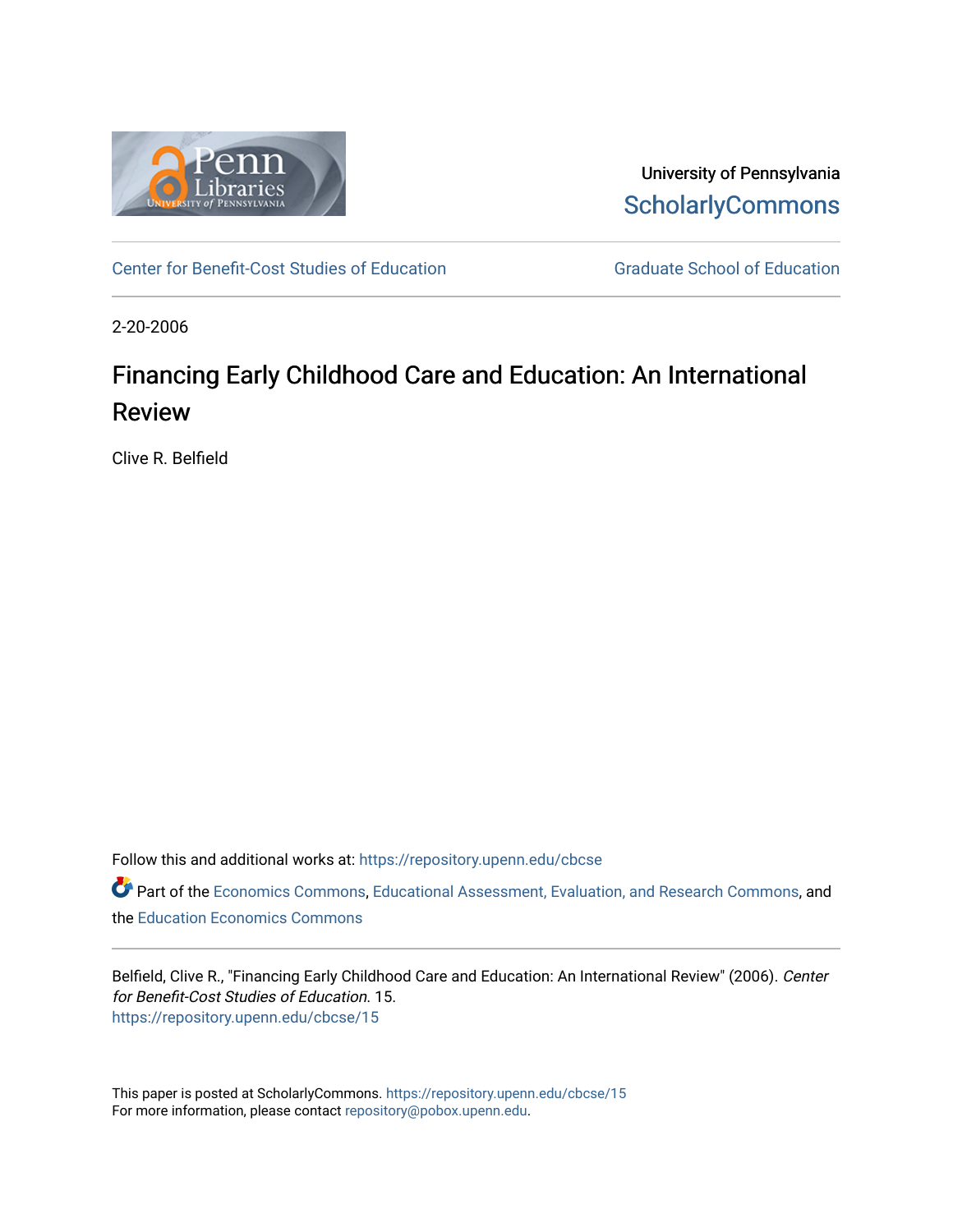## Financing Early Childhood Care and Education: An International Review

## Abstract

This paper provides an international review of financing systems for Early Childhood Care and Education (ECCE) across different countries. Drawing on published academic and policy literature, the review sets out a typology of financing systems for ECCE with regard to: funding sources (who provides the money for ECCE); financing mechanisms (how money for ECCE is allocated); amounts of funding (how much money is available for each child). We apply this typology to describe ECCE provision internationally. Most countries organize some public funding for early childhood education, but the amounts vary both absolutely and relative to what parents pay, as do the financing mechanisms.

### Keywords

early childhood

## **Disciplines**

Economics | Educational Assessment, Evaluation, and Research | Education Economics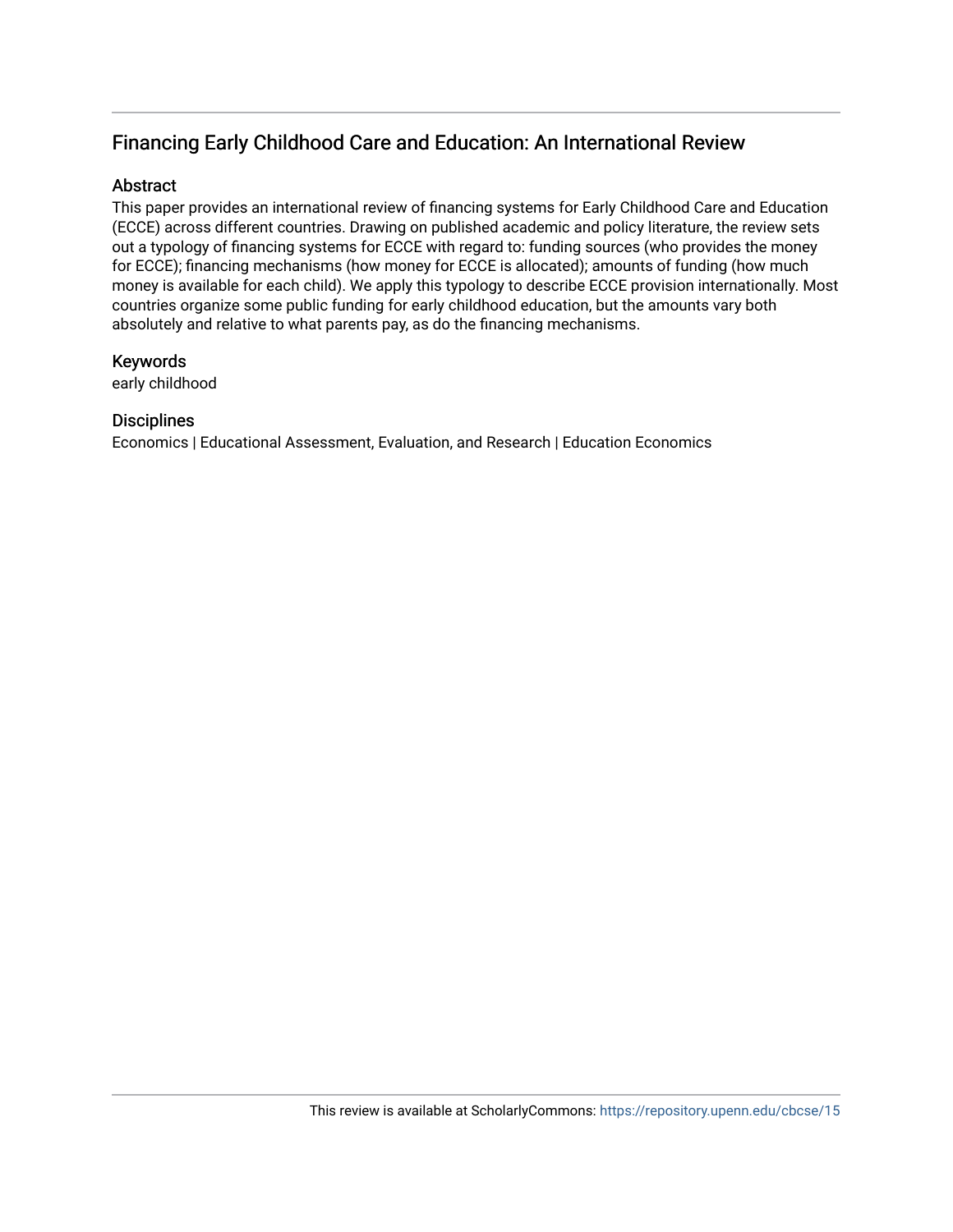## **Financing Early Childhood Care and Education: An International Review**

**Clive R. Belfield belfield@qc.edu**  Queens College, City University of New York, Flushing NY 11367 USA

February 20 2006

Paper for *2007 Global Monitoring Report on Education for All*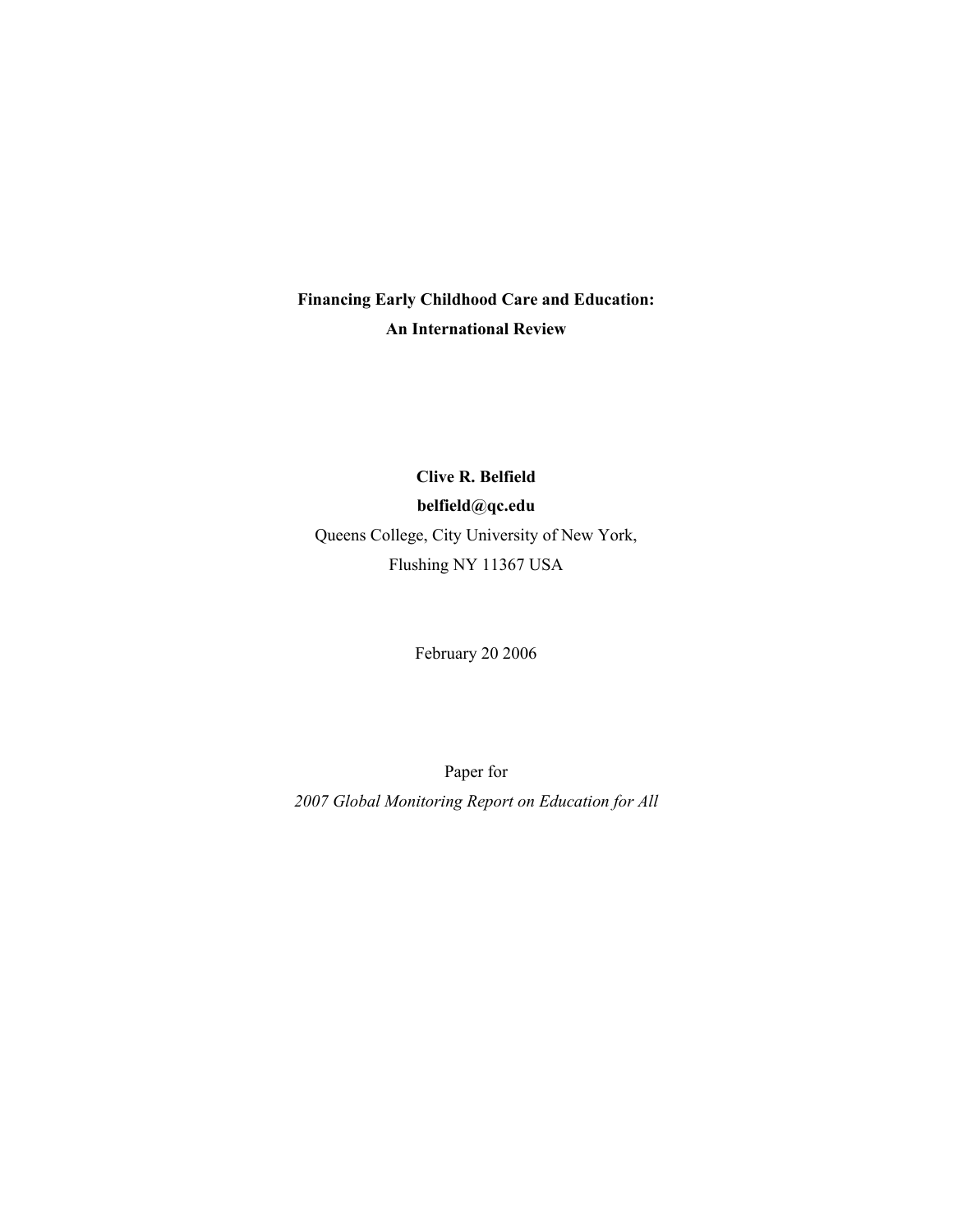#### **1. Introduction**

This Chapter provides an international review of financing systems for Early Childhood Care and Education (ECCE) across different countries. Drawing on published academic and policy literature, the review sets out a typology of financing systems for ECCE. In reviewing education financing systems it is necessary to describe:

- 1. Funding sources who provides the money for ECCE?
- 2. Financing mechanisms how is money for ECCE allocated?
- 3. Amounts of funding how much money is available for each child?

Below, we present the range of funding sources, financing mechanisms, and amounts of funding that are possible and feasible. Sources and mechanisms are listed in Schema 1. We then describe these for a set of countries based on geographical representation and diversity of financing systems. Most countries organize some public funding for early childhood education, but the amounts vary (both absolutely and relative to what parents pay), as do the financing mechanisms. Country-specific information is drawn from national government data, international surveys and catalogues, and data clearinghouses. This information is summarized in Table 1 (see Table Notes for sources).

 Based on a comprehensive review of financing systems, it is possible to make qualitative judgements about educational equity in ECCE. Each domain is relevant for a full consideration of the equity of ECCE systems. For example, a public system may fund ECCE for at-risk children but with only very low amounts of funding per child. Thus, a system may appear equitable in one respect but less so in another. This review examines equity in relation to gender, socio-economic status, demography, and ethnicity. It is not possible to give an exhaustive analysis of the equity of the various systems that are used across the world. Instead, general features are noted and policy inferences are drawn.

#### **2. Financing systems**

#### *2.1 Funding sources*

Essentially, there are two sources of funding for ECCE: public and private (Kamerman, 2000). See column 1 of Schema 1.

Public government funding can be a major source of funds for ECCE, particularly for low income families who cannot afford to make large private contributions. Within the public sector, funding may come from central/national or state/local government or both. At the national level funding may be come from Education, Health, and Social Services Departments, depending on the extent to which ECCE provision includes developmental as well as educational services.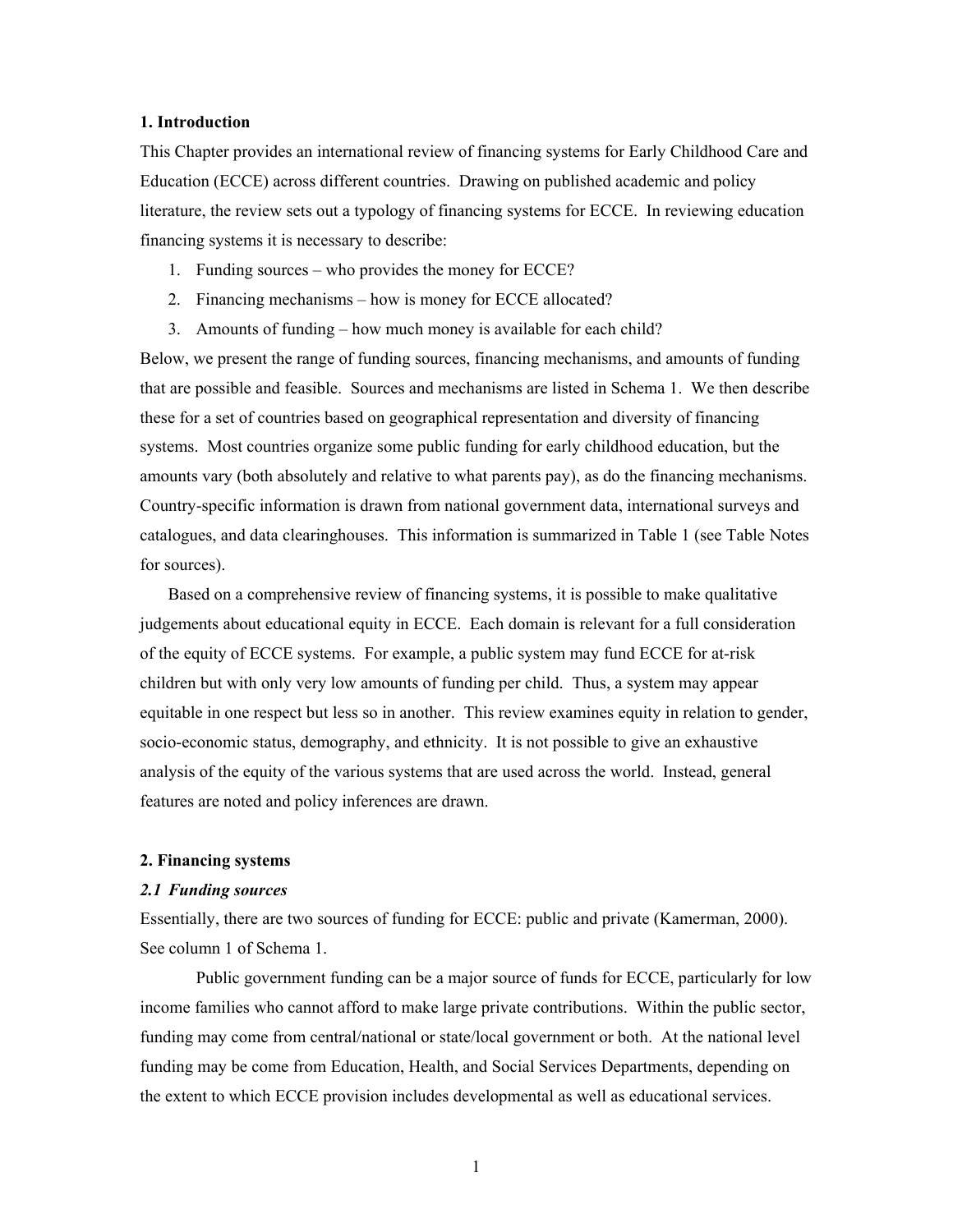National governments may have more political strength to collect revenues; regional governments may be relied on more to organize delivery of programs, accommodating local conditions.

Private funds for ECCE are expenditures by households directly on the education of their own children. In some countries, private funding supplements the public funding to raise the full amount of ECCE to a desired level (typically, families will pay for more hours or longer days than are publicly funded); or, even where programs are free at point of enrollment, parents may be expected to contribute for some extra services. In other cases, family incomes may be the only way for families to choose different types of early education.

Other private sources may also be available to fund ECCE. These include donations by independent entities, such as churches, charities, or companies. Private groups may offer funds only for some inputs (e.g. facilities or capacity building) or for a restricted time period (e.g. capital grants). Private funding also comes from loans or grants by supranational agencies, such as the World Bank. (During the 1990s, the World Bank committed funds in many countries, totalling \$770 million for freestanding ECCE projects and \$600 million for integrated projects).

Public and private funding sources are interdependent (Scrivner and Wolfe, 2003). In some countries public funding is only available for those with low incomes or in deprived areas; wealthier families must make larger private contributions. Given high demand for ECCE in countries where female labor force participation rates are high, families are likely to make private efforts even where public funding is scarce. Moreover, private cost-sharing (i.e. families paying some amount towards the provision of ECCE) is often essential to ensure that public funds are deployed efficiently according to need. (Where ECCE is free, it will be over-used). In some cases, public funds are used to establish a functioning pre-school market (e.g. with inspections and codes of registration for providers); families then choose and pay within the framework of a regulated market.

#### *2.2 Financing mechanisms*

Various financing mechanisms are used to allocate public funds for ECCE (CGECCD, 2005). See column 2 of Schema 1.

Higher-level government agencies may raise revenues for ECCE as a block grant, and then either provide the service directly or give local authorities flexibility over how the grant is allocated; as well, higher-level agencies may mandate that local governments contribute matching or partial-matching funds. (Indeed, decentralization appears to be a general international trend across education financing, UNESCO, 2003). Local governments may organize so that funds are raised directly from within the local community, e.g. through donations to groups or social clubs; government agencies are in effect acting as a coordinator of services within the region.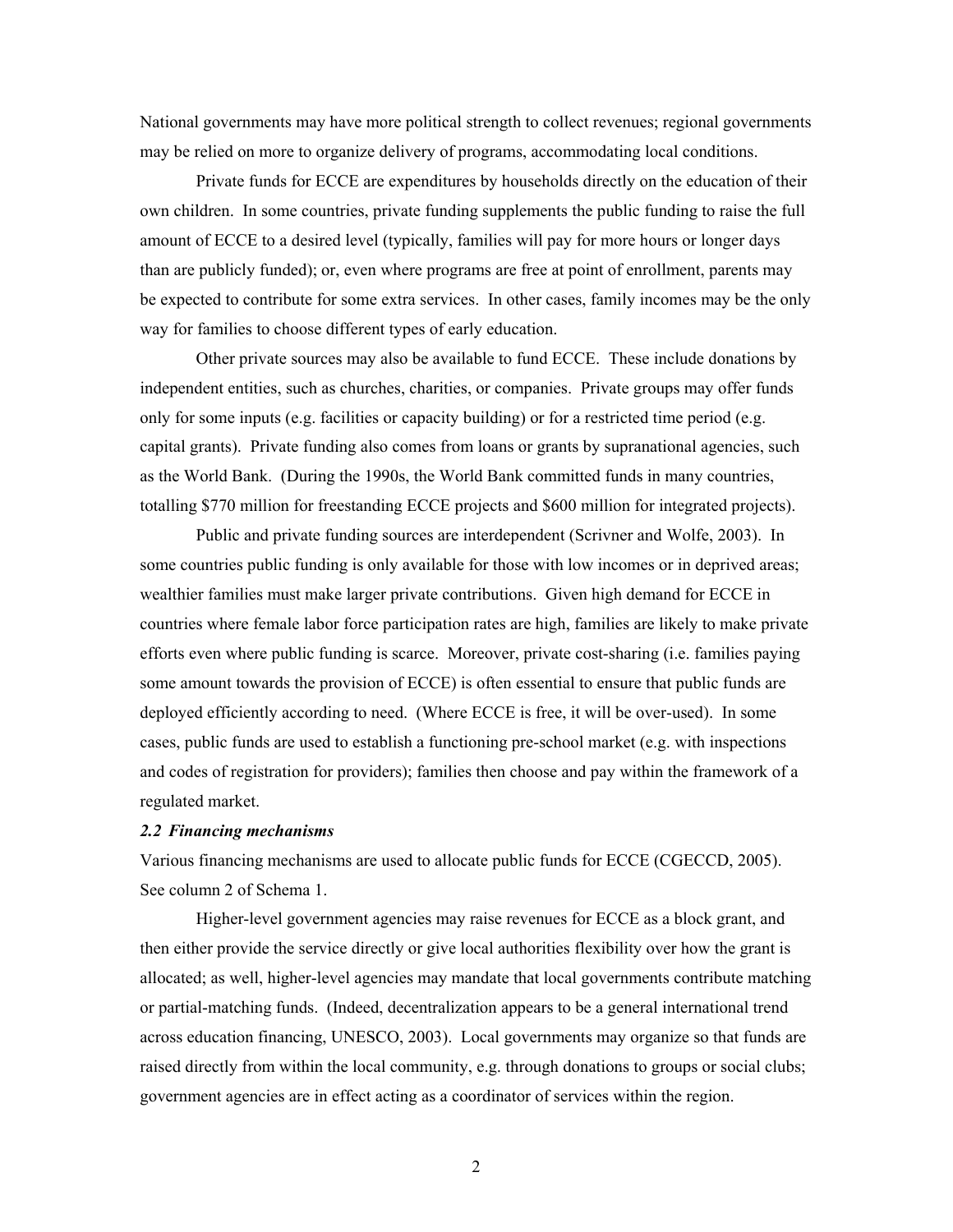Alternatively, funds for ECCE may be earmarked as a "Children's Trust Fund" within government revenues, either as a proportion of total revenues or set against specific revenues (such as property taxes or 'sin taxes'). The advantage of earmarked financing is that there is a guarantee of regular funding separate from political decisions; the disadvantage is that only earmarked funds are considered for supporting ECCE, rather than funding based an objective evaluation of needs.

 Funds may be allocated to families in the form of child care vouchers (conditional cash transfers). Vouchers are coupons that families can use to pay for services at any eligible preschool. Where the ECCE programs emphasize child care, families may themselves receive home-based subsidies directly (Waiser, 1999). Finally, government may subsidize particular components of ECCE, such as the buildings or the curriculum; or, the government may regulate ECCE so as to ensure a minimum quality standard.

Funds may be allocated to ECCE providers which may be publicly or privately owned. Provider-types are varied, depending on the age group and the services offered; they include: preschools (with formal education and trained teachers); day-care centers; playgroups; prekindergartens (serving as a reception year for school); health clubs (e.g. for immunization and nutritional programs); nurseries/creches; and home-based care. Provision also varies in terms of the duration (full- versus part-year; full-day versus part-day).

Whereas private ownership and management may allow for a more flexible and customer-driven ECCE system, publicly run systems may ensure a more uniform quality of provision. This uniformity arises because public programs are more highly regulated and top-up fees are less common. Currently, as most government allocations are in the forms of grants, public funding implies public provision.

In addition to direct mechanisms for ECCE expenditures, there are also important policies that indirectly affect private ECCE investments. These include: prescribing income eligibility rules for public ECCE; settling the amounts of co-payments (either in absolute terms or as a sliding scale proportion of the costs of the program); and structuring parental leave policies (Waldfogel, 2001). Regarding the last of these, most countries mandate paid parental leave after childbirth (typically at around 12-20 weeks at 100% of wage replacement, SSA, 2005): this subsidy assists parents in making investments in their infants' development. Corporations may contribute either in kind, or through financial allocations directly (e.g., the creation of a company ECCE center), or indirectly (e.g., giving workers a child care benefit as part of their wage or allowing parents paid leave to give child care). By changing the tax code, governments may encourage such contributions.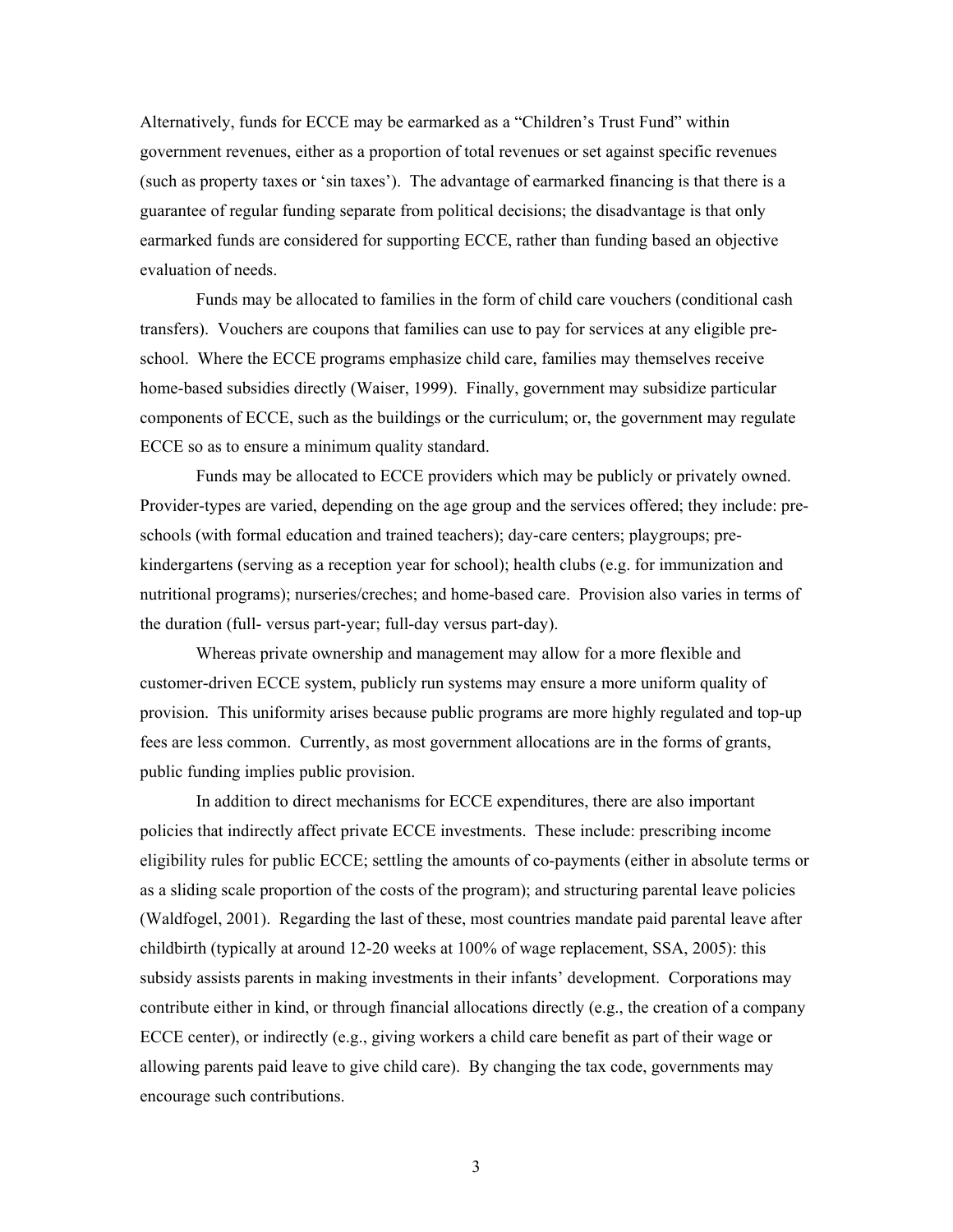Other options may be appropriate in situations where government funds are insufficient to offer formal ECCE. (It is important to recognize that legislation may establish ECCE programs, but such legislation cannot be implemented without sufficient funding.) These include: micro-enterprise loans to child carers who will set up home-based day care; bundling of day care with other services (such as primary schooling or health centers); or use of grants and loans from supranational agencies (such as the World Bank).

#### *2.3 Amounts of funding per child*

Research evidence strongly suggests that high-quality ECCE has beneficial impacts on children's development (Belfield, 2005). However, specifying 'high-quality' in terms of inputs or program design is not straightforward, so one approach is to assume that quality is associated with adequate levels of funding per child. Where per-child funding is higher, quality is also assumed to be better.

Calculating the public and private investments in ECCE is very problematic. First, ECCE systems vary as to how many children are served and whether the goal is universal coverage or ECCE targeted according to income, region, or need. (And some children will be enrolled in more than one program). In addition, many systems distinguish between child care, nutrition, and health programs for those aged 0-3 versus educational programs for 4-6 year olds (pre-schoolers). Inevitably, governments face a trade-off between investing intensively per child in targeted programs versus investing extensively per age cohort in universal programs; countries with low per-child expenditures but universal coverage may in fact be investing more than countries with high per-child expenditures but targeted coverage.

Aggregate government data should also be viewed with caution because local agencies may disburse funds received from national government budgets. This raises the danger of double-counting resource amounts and of attributing to local governments more fiscal autonomy than in fact exists. Also, child development assistance may include some support for mothers; because this is often allocated through Health ministries as a component of a general health program it may not be possible to separate out the ECCE expenditure.

Second, all countries allow for some private ECCE provision, either home-based or center-based by families themselves or as donations by non-governmental entities (companies, churches, or charities). Simply, the true opportunity cost of private family investments cannot be known accurately: it is difficult  $-$  if not impossible  $-$  to calculate the value of the time that families spend out of the labor market in caring for their children; this time is not an expenditure paid to anyone and is not easily 'priced'. Donations too may be hard to value: churches may rent out space at below market rates or contribute time without pay; and companies may offer 'free'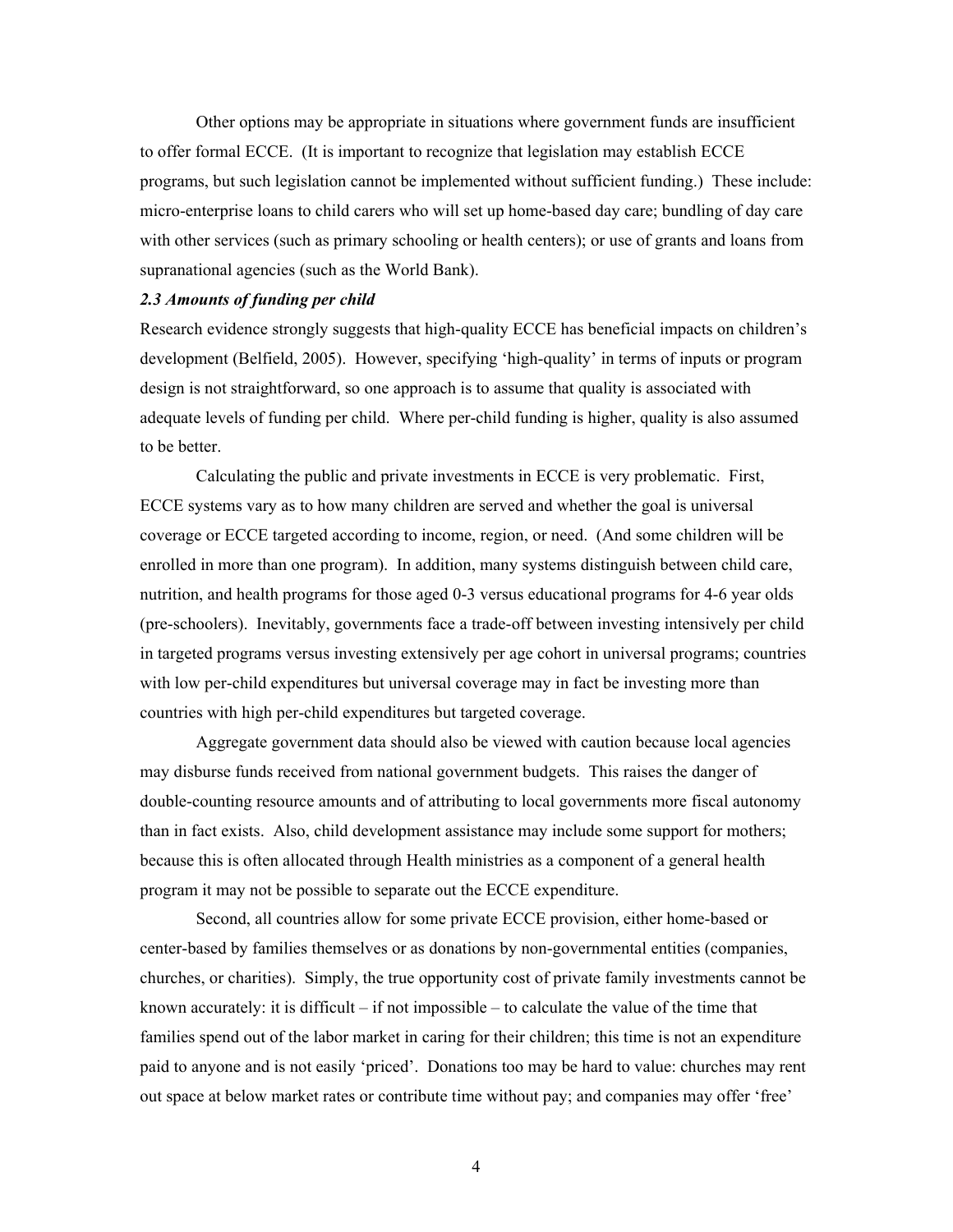child care along with lower wages. Most national accounts do not adequately assess these amounts.

Therefore, because the total of private investment is not clearly known, calculating the ratio of private versus public investments in ECCE must be performed extremely cautiously. Ratios of ECCE spending to primary school spending or to GDP may be more informative about the public commitment to ECCE than are absolute funding amounts (assuming no errors in measuring public expenditures). Also, cross-country comparisons must be sensitive to nuances. Measuring overall commitment to ECCE requires a multi-faceted approach: in some countries ECCE may be heavily market-oriented, in others it is the responsibility of the private family at home, and in others it is a state responsibility; it may not be possible to say which invests the most. Countries define ECCE differently (with respect to day care, for example). Purchasing power varies across countries, as does the opportunity cost of parents' time.

Thus, a range of financial data is presented here. Enrollment data are also reported: where it is not possible to get accurate financial information, ECCE funding may be inferred from reported enrollment rates in public institutions.

#### **3. Country case studies**

#### *3.1 Brazil*

Brazil has three layers of government – federal, state, and municipality – but 'basic education' up to secondary level is the responsibility of states and municipalities (Schady, 2005). Public investments in ECCE are made through the Ministry of Education (with other contributions from the Ministries of Health, and Social Assistance). Funding for basic education is earmarked as 25% of the state's net tax revenues and 25% of the municipality's net tax revenues (and 18% of federal revenues). However, because the earmarked funding is to be applied to all education, and primary and secondary education is mandatory, there is no specific commitment for ECCE.

In total, public expenditure on ECCE is approximately 0.4% of GDP, with a gross enrollment rate in pre-primary education of 57% by age 5-6 (UNESCO, 2003). Although this is a relatively high percentage given absolute per capita GDP in Brazil, approximately one-third of ECCE enrollments are in the private sector. (Federal agencies have established curriculum requirements). At younger ages (0-3), enrollment levels in day care centers are relatively low, such that per pupil expenditures are high for those enrolled: at approximately \$1,000, this is greater than per-pupil primary school expenditures. (Again, privately-funded provision is more common for day care). Provision also varies with location: in the poorer northern regions of Brazil, pre-school rates are considerably below those of the wealthier southern regions because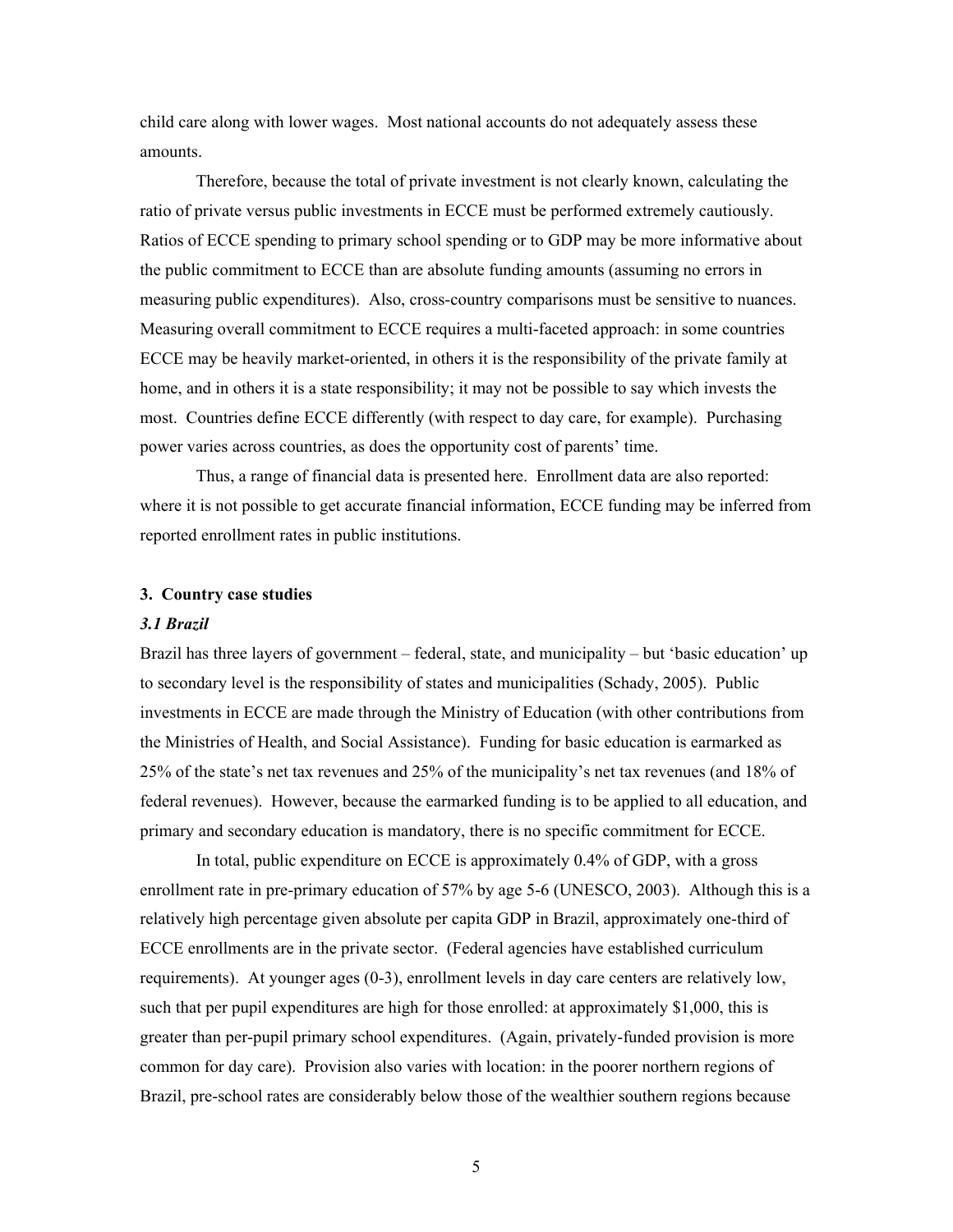funding is lower. Another inequity is the very high public spending on higher education relative to spending on pre-primary education.

#### *3.2 China*

In China, ECCE is divided such that kindergartens for children aged 3-6 are the responsibility of the Ministry of Education and nurseries for children under age 3 are the responsibility of the Ministry of Health (Wong and Pang, 2002). The national Ministry of Education is responsible for the development and implementation of policy and regulations of kindergartens and early education more broadly. However, ECCE is administered, organized, and funded primarily within local settings. With some public funding, and state guidelines and regulations, private providers operate nurseries and kindergartens. (Spending on pre-primary enrollees is approximately one-third of the amount spent on primary school enrollees.) In general, non-state entities are charged with the responsibility of providing ECCE and of obtaining funds from all sources. In some provinces, pre-primary provision may be attached to primary school provision, with some sharing of facilities.

Parents are expected to contribute significantly for ECCE, with tax exemptions to encourage such investments. Private funding from international aid agencies has been targeted at disadvantaged, rural areas, as well as areas with minority populations; ECCE within these settings is less formal.

Recent data indicate that fewer than 1 in 5 children aged 3-6 attend kindergarten, with double the rate in urban areas over rural areas. (The gross pre-primary enrollment rate is estimated at 36%, UNESCO, 2003). Given the reliance on local agencies, the availability and quality of ECCE varies considerably across regions in China.

#### *3.3 Cuba*

Public ECCE programs in Cuba offer universal provision at age 5, with infant care from six months. The state provides free childcare for working mothers, and approximately 18% of children are enrolled; other children are cared for in private homes. With public, free provision, enrollment rates are high. No private provision is admitted.

#### *3.4 Egypt*

Government support for ECCE in Egypt has been relatively recent, beginning with construction of facilities and capacity building at the national level in the 1990s. Most nurseries are run either as non-governmental agencies or privately, although the Ministry of Insurance and Social Affairs plays a supervisory role. A national curriculum has also been developed by the central government.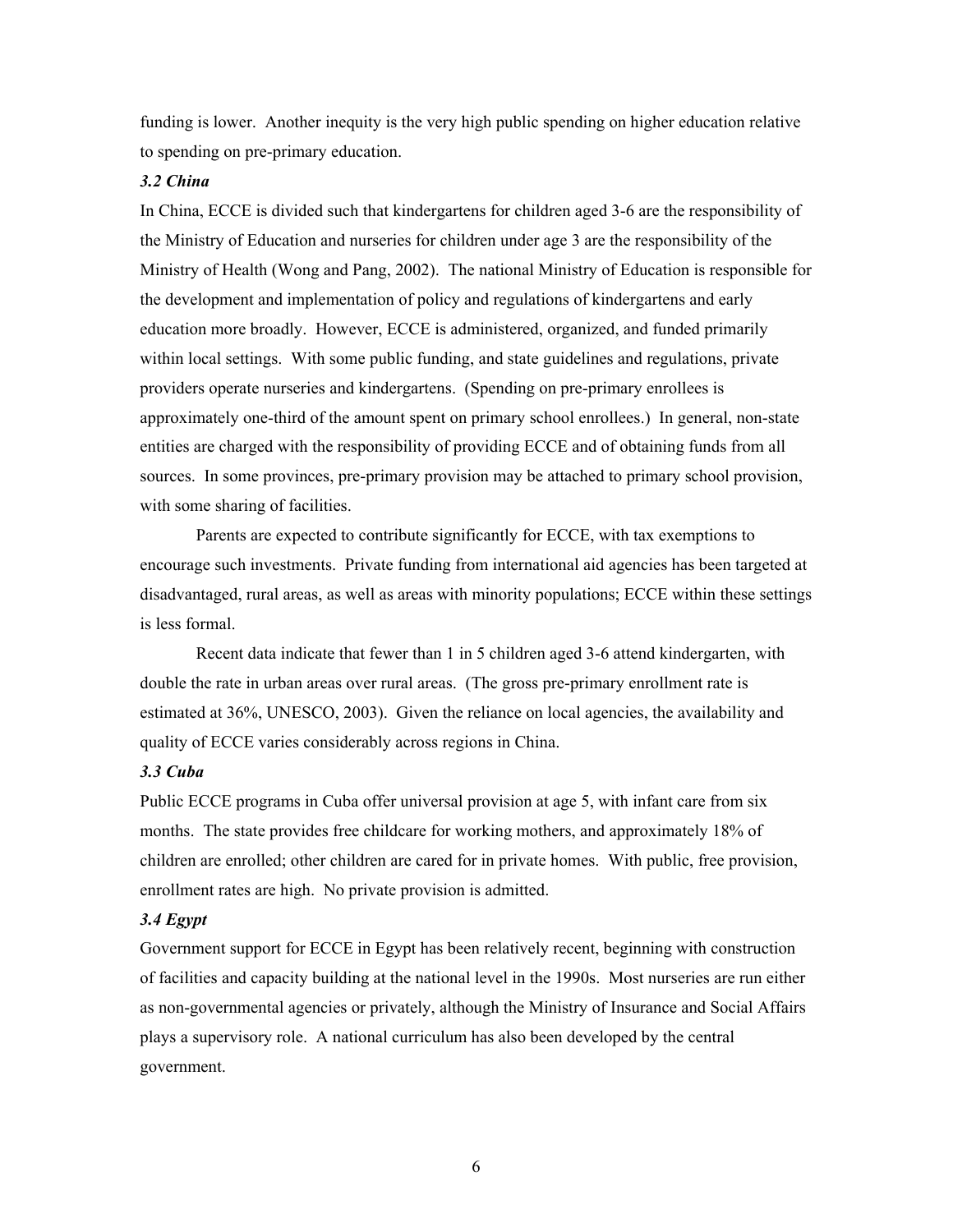The gross pre-primary enrollment rate is very low, at 14%; and approximately half of these enrollees are in private programs (often paid for by religious groups or employers). However, this rate is considerably above the rate in 1990, indicating a substantial increase in resources for ECCE in Egypt. In part, this growth has been with international agencies on public projects. By 2001, expenditures per child per year were \$300, with approximately 25% being paid directly by parents.

#### *3.5 France*

Funding for ECCE in France is primarily the responsibility of the national government, which finances the instructional component of ECCE (i.e., the teachers, Neuman and Peer, 2002). Local governments must provide support for facilities, administration, and other services.

Coverage is extensive. There is universal access for 3-5 year olds, although class sizes are relatively large (above 20). Also, funding is targeted according to need, with greater funding allocated to areas of regional deprivation. This funding may be used for more intensive ECCE or for ECCE offered to younger children (aged 2). Creches (for children aged 0-36 months) are open full-day, full-year; they are regulated through the national Ministry for Social Affairs. *Ecoles maternelle* (for children aged 2-5 years) are open during term times and are regulated by the national Ministry of Education. Funding is for 6 hours per day; additional services are extra. Funding amounts were estimated at \$4,500 per enrollee in 2002. As of 1998, public ECCE expenditures amounted to 0.66% of GDP, a proportion considerably above most OECD countries (UNESCO, 2003).

 There are some parental co-payments. For infant-toddler services outside the education system, parents pay based on national guidelines with rates that vary according to family income: the amount ranges up to 12-15%, depending on the number of children (Meyers and Gornick, 2000, Table 2). Subsidies for the purchase of private care are available: parents using registered family day carers may claim up to \$160 per month at ages 0-3; up to \$100 per month at ages 3-6; and for social security contributions for in-home providers up to \$800. Employers contribute to the cost of service through compulsory payments into the Family Allowance Funds; these contributions cover approximately 25% of the costs. There are tax reductions for employed parents of up to 25% of child care costs (max \$800 per child per year) and 50% of costs for inhome care (up to \$12,000). Parents must also pay for supplemental services, with co-payments based on a sliding income scale. Tax subsidies are also available to encourage private providers of ECCE.

 The burden of ECCE expenditures is shared. The national government pays about 25% of the child care expenditures. The state about one-third, and local governments about one-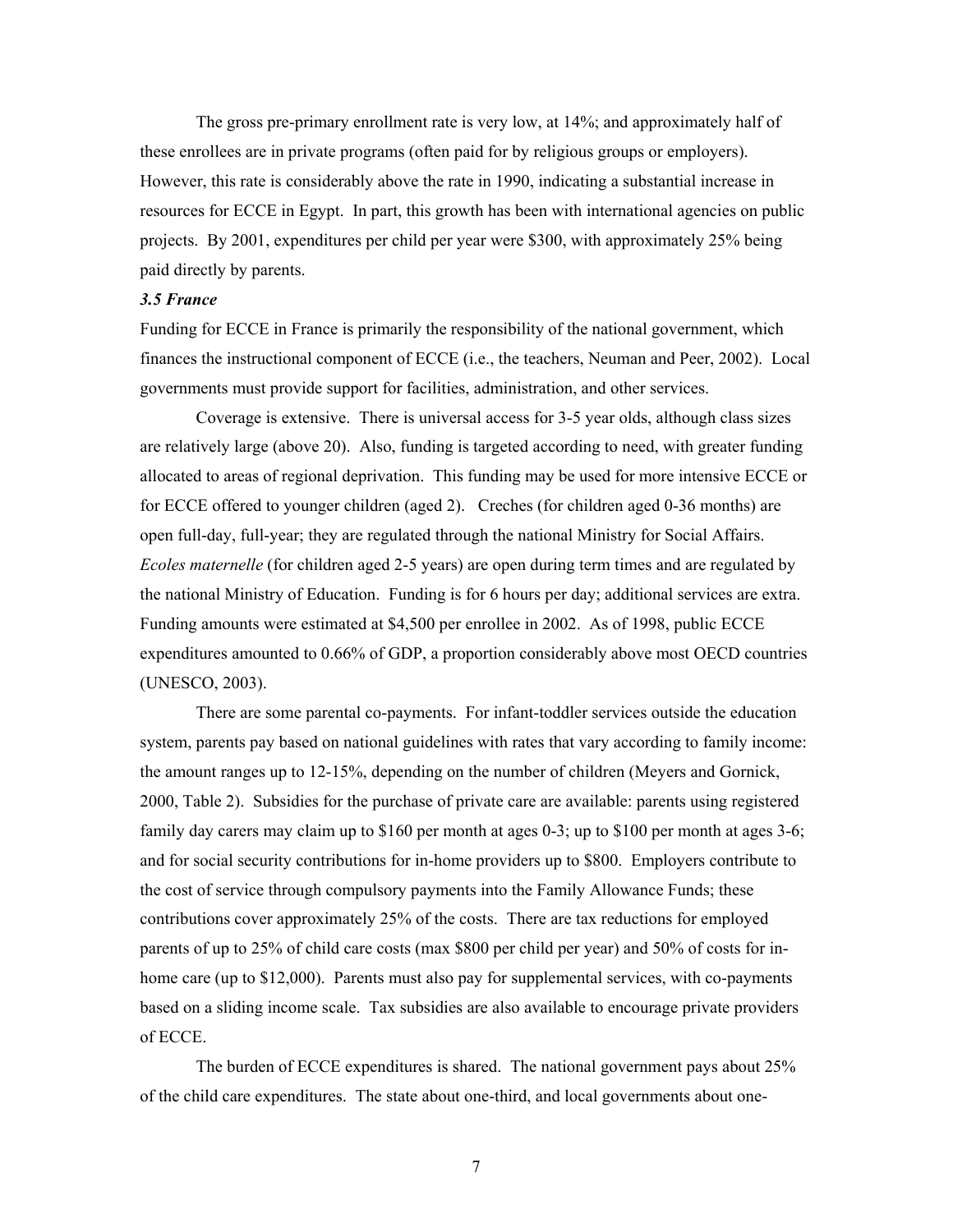eighth; employers pay around 25% and families 23-28%. For pre-primary, the national government pays a larger proportion of total expenditures.

#### *3.6 Germany*

In Germany, ECCE is split in varying extents between state and local governments. *Krippe* (for children aged 0-36 months) are open full hours through the year; they are funded through the local authorities. Kindergarten (for children aged 3-5 years) are open mainly during term times; they are funded by the *Laender* and the Ministries of Social Affairs and Education. Coverage is broadly comprehensive, with most children in public school by age 5. As of 1998, public ECCE expenditures amounted to 0.36% of GDP (UNESCO, 2003), with funding per enrollee at around \$5,000 by 2002.

There are parental copayments. These vary by *Laender* but cover 15-30% of costs. They also vary according to income, number of children and type of care, but do not exceed \$350 per year. There are some subsidies for low-income families who use private family day care services; these subsidies are paid directly to the day carer or center. There are also tax deductions available for working lone parents and for married couples if one parent is sick/disabled.

The burden of funding falls mainly on the state; parental copays are generally less than one-fifth of the total formal child care. For pre-school, state governments pay 40% and local governments pay 60% of the public expenditures.

#### *3.7 India*

ECCE in India is primarily the responsibility of the national government, with funding for supplemental services paid for at the local level. The centrally-funded Integrated Child Development Services Programme (ICDS) provides an integrated package of health, nutrition, and early education services to children up to six years of age from low income and rural households. Targeted at children aged 3 to 6, it currently covers approximately 20% of the population, funded at \$10-\$22 per child per year (with other ECE centers, creches, day-care centers, and pre-primary schools, UNESCO, 2004).

The Indian ECCE system includes private cost-sharing, with direct parent fees for public programs (Kamerman, 2005). Thus, many families must rely on the private market for ECCE provision (either subsidised or at full fee). However, India has received World Bank support: over the period 1991-98, the World Bank committed \$396 million in bank credits/loans for the ICDS programme. Private funding is also being obtained to integrate pre-primary and primary services.

Coverage is targeted according to geographical impoverishment, but the ICDS programme still has uneven provision across regions and spending is a fraction of that for primary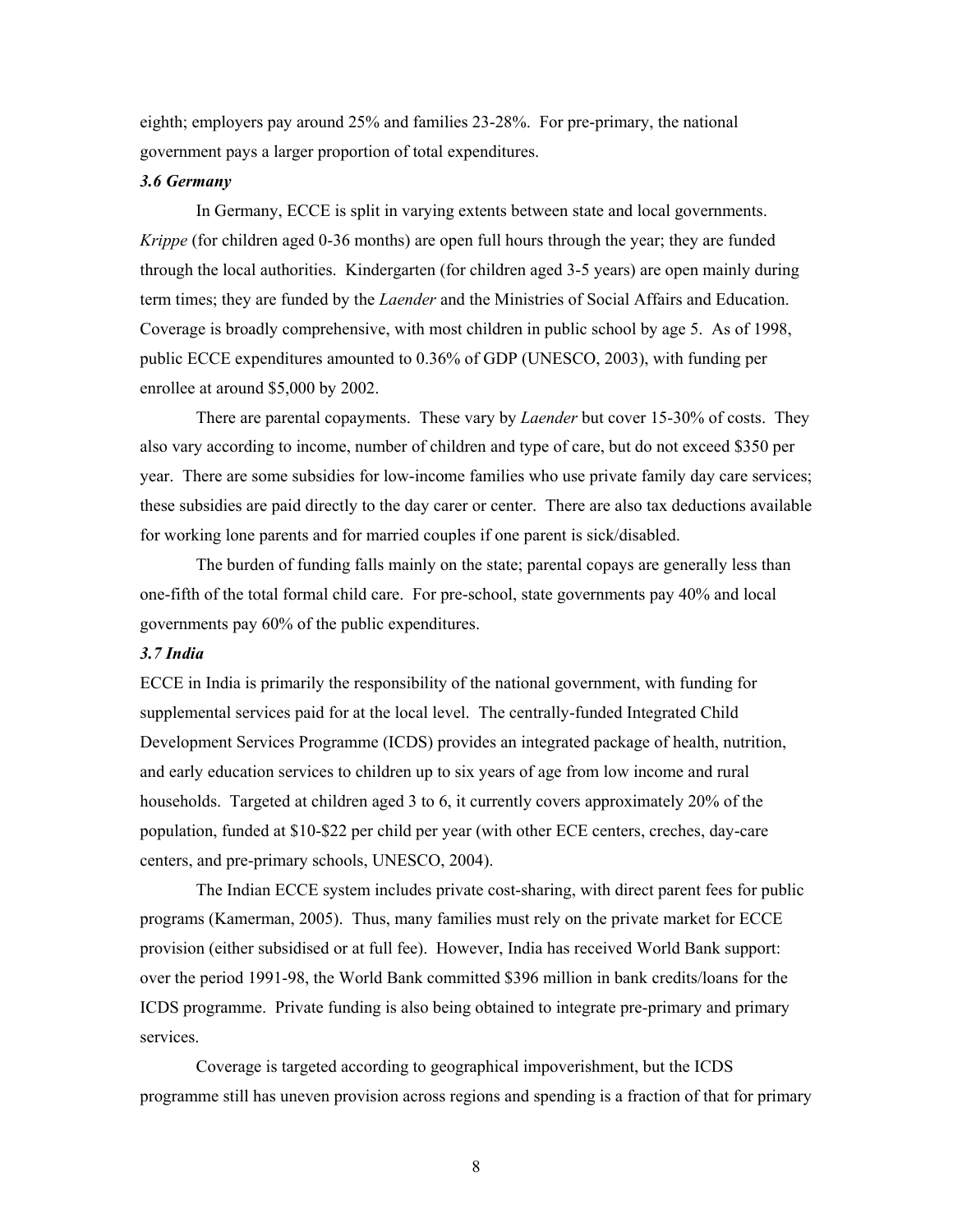education. Contributing to equity, the policy is directed at expanding coverage rather than ensuring high quality, but some regions (Bihar and Uttar Pradesh) still have very low rates of provision.

#### *3.8 Indonesia*

In Indonesia, ECCE is a family responsibility and is not part of the formal education system. Some small amounts of resource are contributed by several government ministries (Religious Affairs, Education). These fund (privately-operated) child care centers, particularly in urban areas and for younger children (aged 0-3), with some programs for preschoolers aged 5-6. In addition, the government sponsors an ECCE Forum and Consortium, to develop policies and protocols for ECCE.

Thus, the burden of funding for pre-school falls almost entirely on private families. Public contributions are estimated at <\$100, or 5% of the total amount of funding. (Also, there is no formal mandate for parental leave at childbirth, SSA, 2005). Correspondingly, the gross preprimary enrollment rate is very low, at 19% (UNESCO, 2004); almost all of these enrollees are in private pre-schools. The starting age for compulsory schooling is also late, at age seven.

### *3.9 Kenya*

Kenya relies mainly on private systems for ECCE (see Pence, 2004). Total Government of Kenya expenditures for ECCE are less than \$1 per child (less than 2% of the expenditure per child in primary schooling in Kenya). There is only limited government monitoring of ECCE and no formal linkages between pre-schooling and primary education. However, the training of caregivers (along with curriculum support and information services) is funded at the central government level. Local districts and communities provide the physical sites for preschool programs and perform managerial tasks. District public funds are used to fund program officers to train ECCE teachers and to develop the ECCE curriculum.

 Families are the primary payees for ECCE, contributing largely to paying the salaries of the ECCE teachers. Families either use informal care or privately-owned nurseries. Their expenditures are estimated at \$10 per child per year, about 50% below estimates of the cost for quality ECCE. Local communities may collectively organize services in kind, providing land and facilities for example. Although there are no employer-provided services for ECCE in Kenya, there are funds from private agencies. Over the period 1997-2003, Kenya received \$28 million in World Bank funding (with funding from UNICEF in the 1980s).

 Coverage is extremely variable and largely dependent on family income or community involvement; it is estimated that around 40%-50% of children have access to some ECCE provision (http://www.education.go.ke/Statistics/ECDNationalGER.htm). However, access for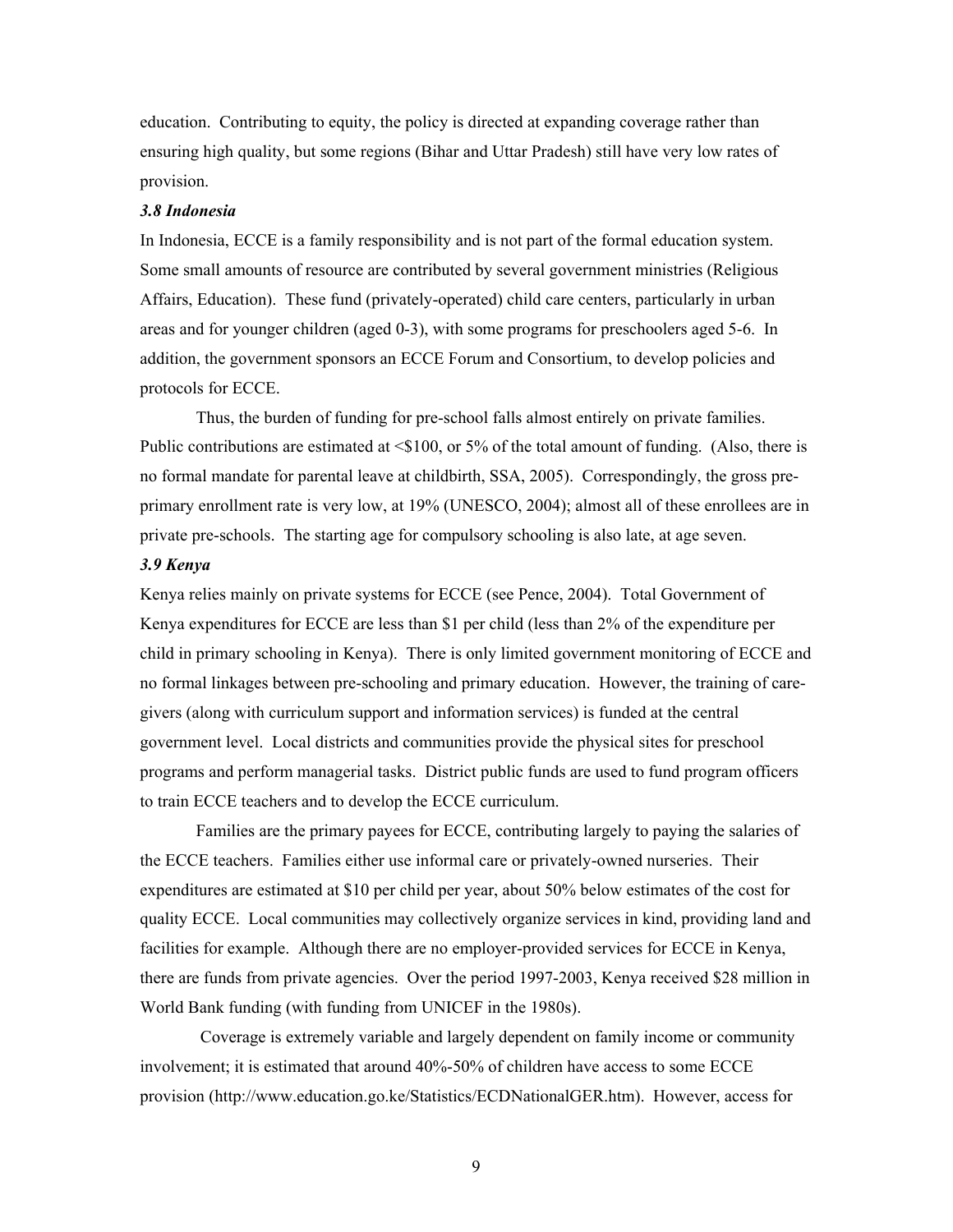low-income groups is poor; provision is under-funded; and there is little regulation or monitoring of ECCE (see Choi, 2005).

#### *3.10 Korea*

ECCE in Korea is predominantly provided by private institutions and parents are expected to fund the full cost of provision (UNESCO, 2000). Companies also contribute funds (but there is no formal mandate for paid parental leave at childbirth, SSA, 2005). About half (45%) of children attend kindergartens and large numbers attend private tutoring agencies, often on a full-day schedule. However, the central government has encouraged an independent private market. This market is high quality, based on the education credentials of the teachers.

Where available, central government funding from the Ministry of Education has been targeted at providing kindergartens in rural areas, but direct parental fees for public provision are applied (Kamerman, 2005). In addition, state support is funded through the activities of the Ministry of Health and Welfare, particularly for 3-5 year-olds. As of 2003, public ECCE expenditures amounted to 0.13% of GDP, a proportion significantly below most OECD countries (UNESCO, 2003). But, given social expectations and some public support, the gross pre-primary enrollment rate is 32% for ages 3-5, rising significantly for those aged 5.

#### *3.11 Mexico*

ECCE in Mexico is considered part of mandatory basic education at ages 3-5, leading to primary school. In 2002, 20% of 3 year olds, 63% of 4 year olds, and 81% of 5 year olds were enrolled for an overall country average of 56%. Many of these are half-day programs, with separate morning and afternoon shifts.

The burden of financing for ECCE in Mexico is shared across public agencies – including different government ministries – and private entities. The funds for preschool education come mainly from the national budget but are supplemented by other agencies, the states, municipalities and parent fees or contributions. The federal government provides resources to state governments and the state and local governments share in the funding of the programs.

In Mexico, only one in ten enrollees was in a private pre-school. But families must also pay for some of the public pre-school provision they receive. As of 1998, public ECCE expenditures were 0.32% of GDP (UNESCO, 2003) and expenditures per enrollee were \$1,600 by 2002.

As well, innovative, but small-scale, programs have been implemented to increase enrollment rates. Mexico's Opportunidades (PROGRESA) program involves large cash transfers (approximately 20-35% of household income) for children to be in school (Schultz, 2004). Other funding for pre-school has come from the World Bank and the Inter-American Development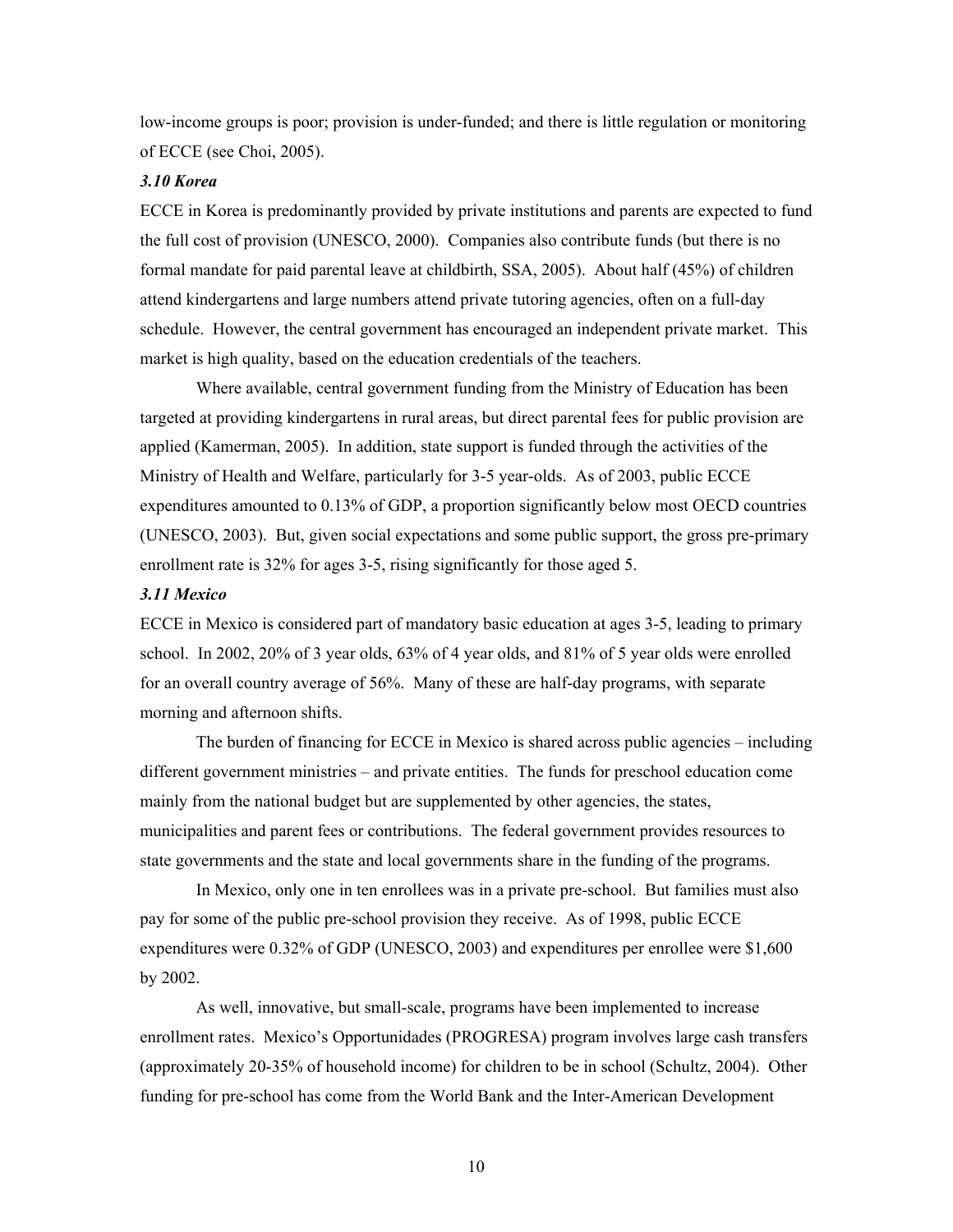Bank. Over the period 1993-96, the World Bank committed \$80 million in Mexico for an Initial Education Project, and an additional \$94 million in 2001-07.

#### *3.12 Poland*

As one of the former communist countries, Poland has followed the general trend of decentralization of government, along with an increased reliance on families to pay for ECCE (Rostgaard, 2004). The state has set up a 'minimum curriculum' for pre-school for those aged 3- 6 to ensure standards.

In the late 1990s, local self-governments and communes (*gminy*) became responsible for pre-schooling. By 1998, public ECCE expenditures amounted to 0.52% of GDP (UNESCO, 2003). Pre-school is not heavily subsidized, but day care is; state expenditures are therefore relatively high, at \$2,691 per enrollee. In Poland by 1997, 5% of the age cohort are in nurseries and 48% in kindergartens, with a total gross pre-primary enrollment rate of 51%. The starting age for compulsory schooling is also late, at age seven. (Legislation introduced in 2004 stipulates a new zero grade at age 6). However, as the country adjusted to a market economy and with a changing demography, pre-school enrollments trended downward in the early 1990s. Differences across areas also developed: enrollment rates in urban areas are approximately 1.8 times higher than in rural areas.

#### *3.13 Russian Federation*

ECCE in Russia has followed most closely the Nordic model of full-time, heavily subsidized programs with the dual goal of supporting working parents and promoting child development (Rostaard, 2004). With low parental payments for infant development programmes, enrollment rates are high: as of 1997, 65% of children were in kindergarten and 20% were in nurseries (of various types). In addition, maternal leave policies have been influential for ECCE for children under 3: this has reduced the pressure on public provision.

#### *3.14 Senegal*

Funding and organization of ECCE in Senegal is coordinated as part of the Ministry of Family and Early Childhood (Rayna, 2003). A formal pre-school system is relatively recent, and less than 3% of children were receiving pre-schooling in this sector, which was composed of public nursery schools and private day care centers. The Ministry budget in 2002 was \$5.6 million, with the majority of this funding allocated to staffing for central services to regulate, train, build capacity, and inspect the pre-school centers. However, \$1.8 million is allocated to physical facilities in rural areas.

 Private ECCE has two spheres: one is private formal pre-schooling, which is limited to wealthier families in urban areas who can afford the fees; the other is private religious pre-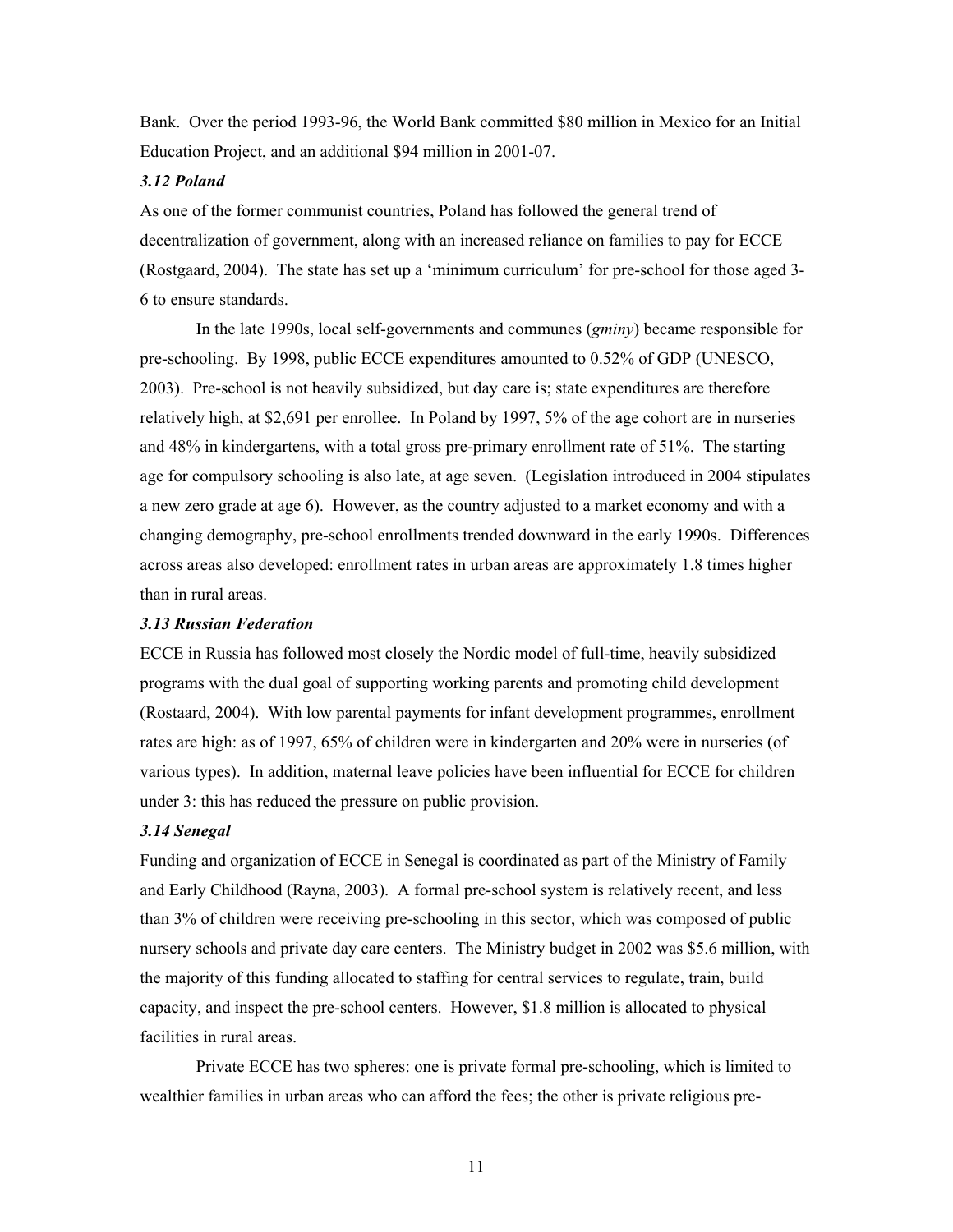schooling, which is low cost for families because it is subsidized by the church. Rayna (2003) lists several NGO-funded initiatives to improve childcare in Senegal by direct provision of community and day-care centers. Other local ECCE provision is organized informally. However, these initiatives do not offer comprehensive care to children.

#### *3.15 South Africa*

Funding of ECCE in South Africa is largely through a private market (Kamerman, 2005). This market may include: independent reception years (e.g. at the local public school); nursery programs; day care; and home-based provision.

There are considerable differences across ethnic groups in enrollment rates (Statistics SA, 2005). The overall pre-primary gross enrollment rate is 32%, but whereas the rates for whites at ages 2, 3, and 4 are 31%, 46%, and 59%, the respective rates for black Africans are 11%, 18%, and 28%. The disparities are greater for other ethnic groups (e.g. Indians).

#### *3.16 Sweden*

Funding for ECCE in Sweden is primarily the responsibility of the local municipality, which funds ECCE primarily from income taxes (Gunnarsson et al., 1999). The municipalities also receive block and equalization grants from the national government, with oversight by the National Ministry of Education and Science. Amounts of funding per child are high: Sweden spends around \$4,100-\$5,200 on services and subsidies for ECCE with programs covering the full working day. There are no subsidies for private care, no employer contributions, and there is no opportunity for tax relief against child care expenses. However, funds may be used for local authorities to contract with private providers. As of 1998, public ECCE expenditures amounted to 0.59% of GDP, a proportion considerably above most OECD countries (UNESCO, 2003).

Parents do pay some fees, but these are quite low at around 1-3% of family income and cover less than 20% of the operating costs of the ECCE programs (approximately, the parental contribution is \$170 per year for the first child). The formulas for fees are set by the local authorities. (Some mothers – those who are employed or are students – are guaranteed ECCE placements; unemployed parents are guaranteed part-time provision).

 Therefore, the burden of funding falls mainly on the local government: approximately 55% paid by local government, 35% by the national government, with 10% coming from other sources. In most cases the government funds cover a large proportion of the total costs of ECCE; for 4-5 year olds, government offers full funding for part-day participation. Consequently, enrollments are very high, even for those aged under 3. Finally, although ECCE programs are integrated into the school system, there is considerable variation across municipalities in the components of the programs.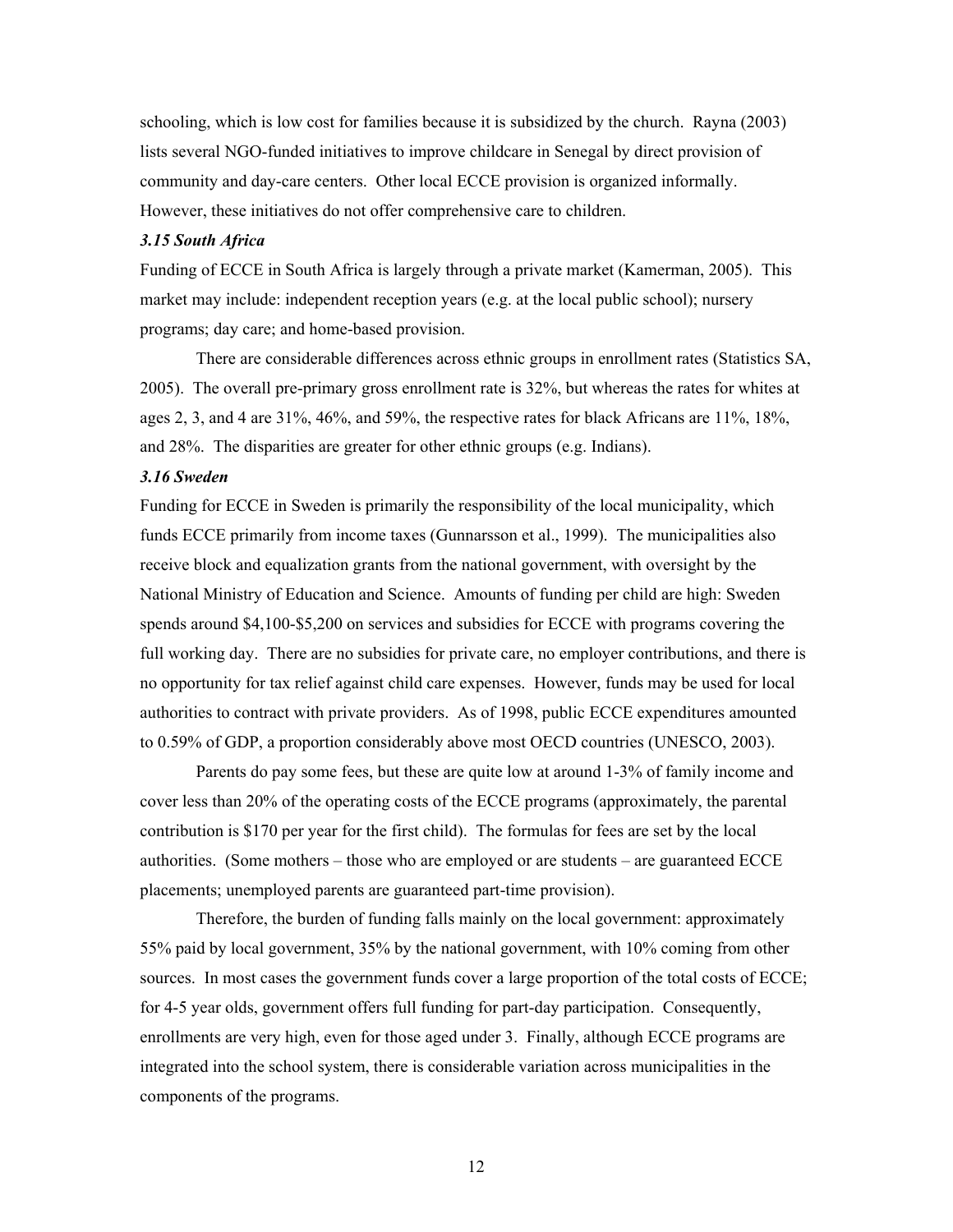#### *3.17 Turkey*

ECCE in Turkey includes pre-schools, child care centers, and program services, such as the Mother-Child Education Programs which are aimed at improving maternal care of children (OECD, 2000). Some children may access pre-schooling through a reception year at the public school. (This may be subsidized, in that it uses public school facilities).

As of 1998, public ECCE expenditures amounted to 0.01% of GDP, a proportion much below the OECD average (UNESCO, 2003). As a result, publicly-funded pre-school enrollments in Turkey are low, estimated at 8%; and private enrollment rates at private institutions are significant, estimated at 47% of the age cohort.

#### *3.18 USA*

The ECCE system in the United States has significant federal and state/local components (Witte and Trowbridge, 2004; OECD, 2004).

The federal components are Head Start and the Child Care Development Fund. Head Start is a direct grant for comprehensive child development services part-day and part-year for 3- 5 year olds with incomes below the federal poverty line. States must contribute a matching 20% amount (some contribute more). Per-child, annual Head Start funding is \$7,200 (2004 dollars). The Child Care Development Fund is a voucher program allocated as a direct block grant to states. States may allocate funds flexibly, but parents are given vouchers to purchase child care from licensed private providers (or, in approximately one-quarter of cases, from less formal sources such as family members). In total, government expenditures amount to \$13-\$15 billion annually, but this covers children from ages birth to 6. As of a proportion of GDP, public ECCE expenditures are below 0.4% of GDP (UNESCO, 2003).

At the state level, pre-K programs help disadvantaged four year olds to prepare for school (only three states run universally accessible programs). Most funds are allocated through the public school system, but some private providers operate. There are a variety of state-level funding sources. States use tax revenue from either general funds, sales taxes, and excise taxes. Most states fund pre-K as a line item in state budgets, or education budgets, or as part of the state aid formula. Other states earmark taxes – such as 'sin taxes' on alcohol, tobacco, or gambling – for ECCE. Local districts with independent taxing authority may impose additional property or sales taxes.Some states impose child care fees and co-payments, but these are not a major source of funds. Some states collaborate with private agencies (including for-profit providers) to provide childcare. Others encourage businesses to subsidize child care for their workers. Families may also claim non-refundable tax credits of \$1,000 per child.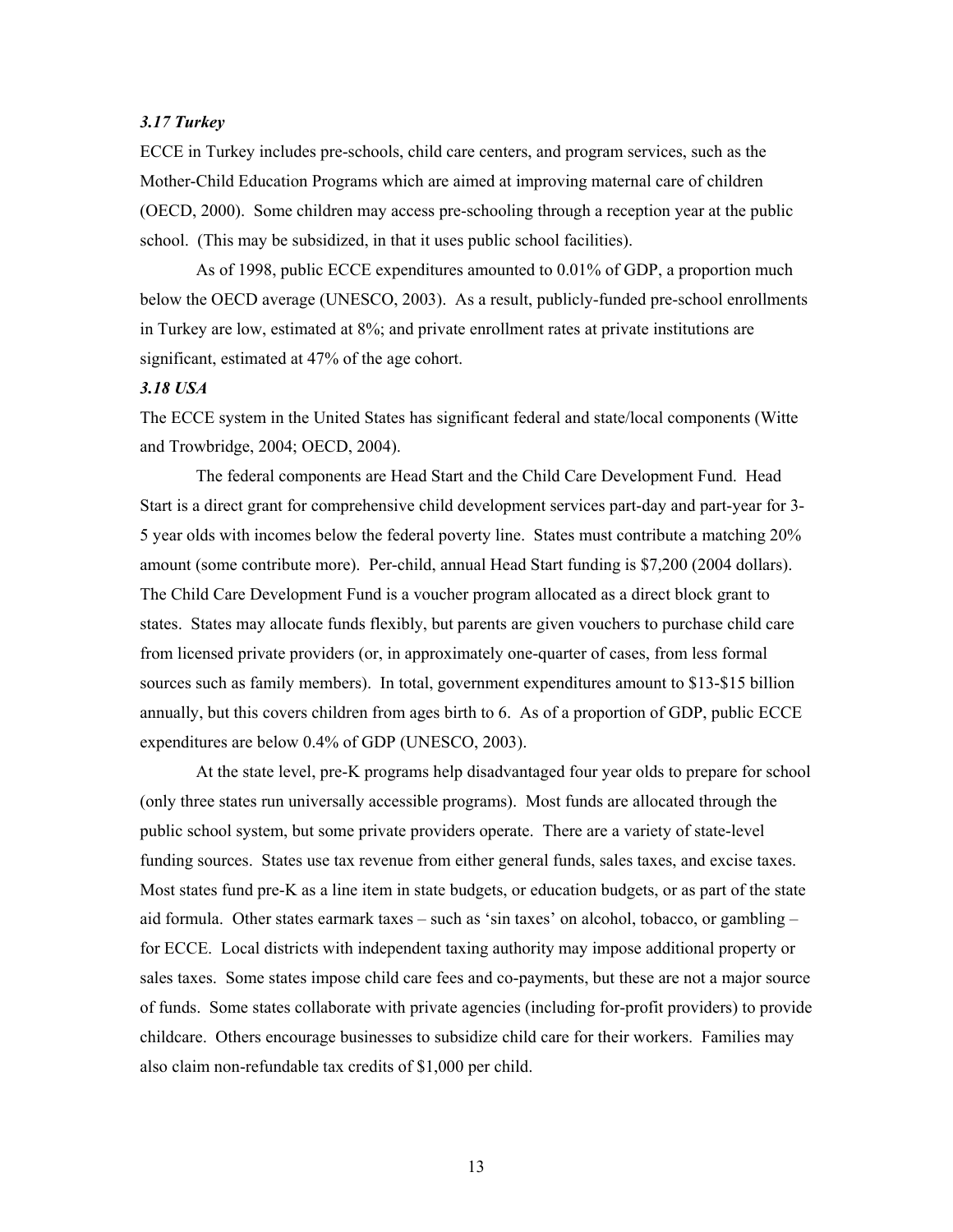The burden of funding for ECCE in the US falls mainly with families: Barnett and Masse (OECD, 2004) estimate that families pay 60%, the federal government 25%, and states contribute 15% as of 1999 (in addition, philanthropies contribute perhaps another 1%-5%). However, state funding has grown since 2000.

Publicly funded ECCE in the US is targeted to disadvantaged children, but public expenditures fall short of providing full-day, full-year programs and standards are not fully enforced. The federal Head Start program has never been funded sufficiently to serve all children, and poorer counties often receive lower levels of Head Start funding. In terms of child care, there is variation in income eligibility and parental co-payments. Also, wealthier families are more like to use the dependent care tax credit; the credit is not refundable for those who do not pay taxes.

#### *3.19 Viet Nam*

ECCE in Viet Nam is primarily a family endeavor, but with growing support from the state. Many young children in Viet Nam are cared for within the family. Private providers cover approximately 8% of the population, but they are typically too expensive for most families.

There are state-run childcare services (for children aged 0-3), kindergartens and parent education programmes (De los Angelos Bantista, 2004). However, some of these programs are only partly subsidized by the state. Government funding for ECCE is mandated to be 10% of the national budget for education, but financial constraints have prevented most provinces from reaching that threshold. Government agencies are also charged with developing programs and standards for ECCE. Separately, health ministries are responsible for immunization and nutritional programs.

There is also a strong community-run system of day-care and kindergarten. At the community level, NGOs play an important role in building the capacity for ECCE, as well as in training ECCE teachers; these providers may be better resourced than the state-run kindergartens. **4. Equity in ECCE** 

The equity of ECCE systems is a function of who enrolls in ECCE and what the quality of that program is. Given the variation in financing ECCE across countries, it is likely that some financing mechanisms will be more equitable than others. On one definition, ECCE systems are equitable if they give all children equal opportunities (e.g. by gender, ethnicity); a stronger definition would require more ECCE resources allocated to low-income children (or a correlate, children in disadvantaged regions).

Based on review of data from 12 countries, there is no reported evidence of a gender disparity in ECCE enrollments. However, there are differences across regions and socio-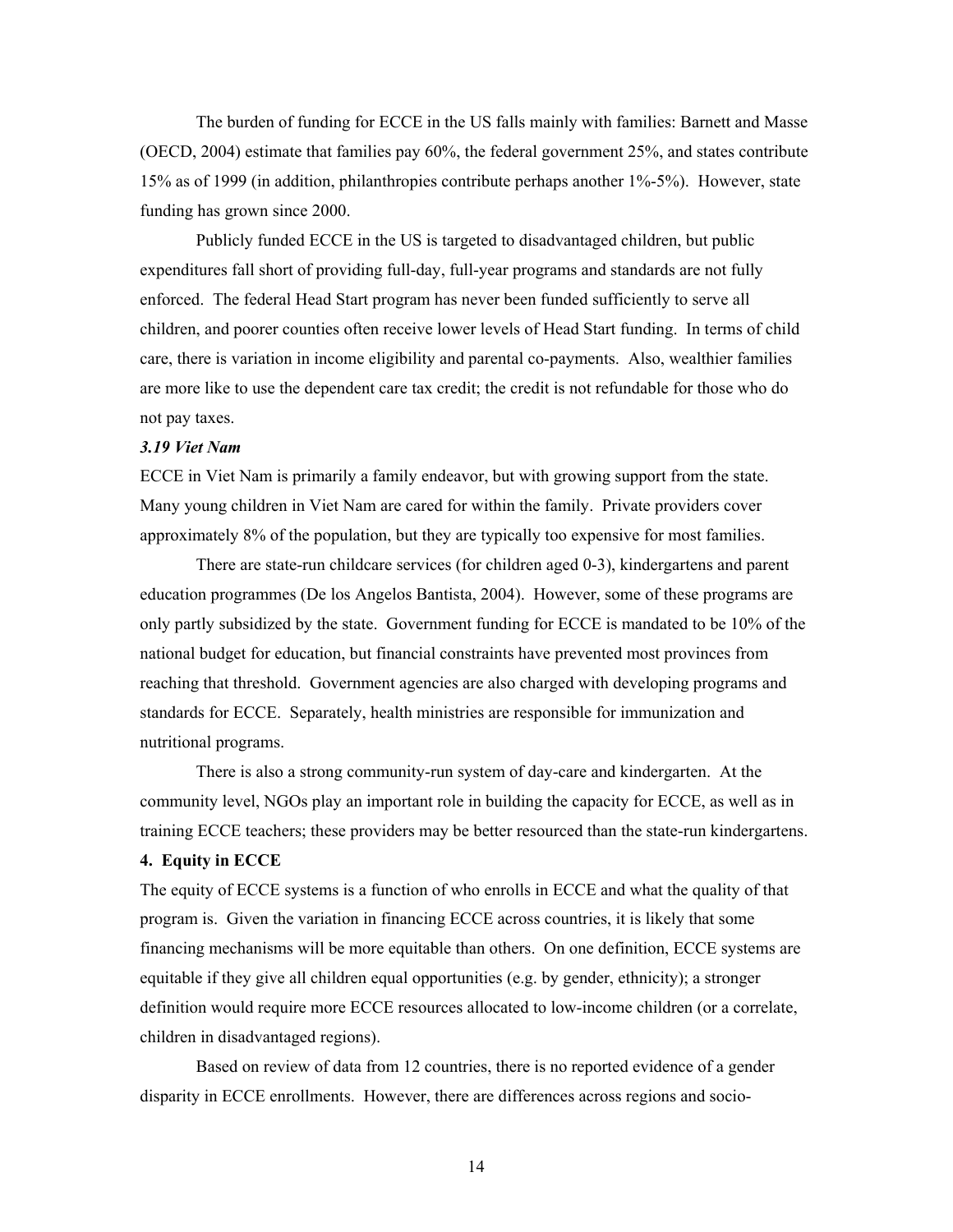economic status (and a correlate, ethnicity): more rural areas and families with lower economic security are less likely to be enrolled in ECCE. In part, this reflects the absence of supply: ECCE is less available in rural areas, and it may be of lower quality. This is the case even for some of the public programs, because high-income areas can raise more government funds (and some public programs require top-up fees, precluding enrollment by low income families). However, governments are seeking to target programs to rural or low-income areas (e.g. in west China, cofunded by the Ministry of Education and UNICEF). These targeted programs should make the system more equitable.

It is likely that purely private systems have greater inequities in provision (even if private systems are more efficient). These disparities reflect both supply and demand issues. For lowincome families, there is unlikely to be a supply of private programs, because these are beyond the purchasing power of many families; and in rural areas the sparse population may make provision more expensive (even where, as in Korea, there is a strong social expectation of preschooling). Demand may be high across all parents, but families may not have the information to choose the best type of provision. Government financing of a regulatory framework on which providers are most effective and on how parents can choose between them should improve equity.

These conclusions have several implications for ECCE programs.

First, public programs can offset (private) inequities in ECCE, but these need to be targeted to, weighted in favor of, or means-tested for disadvantaged families. However, the extent of funding to compensate for inequities may be considerable.

Second, higher amounts of funding are likely to be more beneficial, but these may be inequitable if resources are concentrated for only a proportion of the age cohort. Even with targeted programs, there will be equity implications if targeting is inefficient.

Third, state funds may be used to generate standards for teacher training, curricula, and other program inputs and to monitor providers; this will help to ensure that, even when parents are privately paying for ECCE, there are guarantees as to the quality of provision.

Fourth, a full assessment of the equity of ECCE programs must take account of where funds are sourced from: for example, federal funds – levied on all taxpayers – may be used to subsidize provision in urban areas. Imposing a tax on families to ensure that pre-schooling is "affordable" is not a satisfactory solution.

#### **5. Conclusion**

The above review shows a wide variety of financing systems and funding levels for ECCE. Country case studies can be related to Schema 1. An example of a country that draws on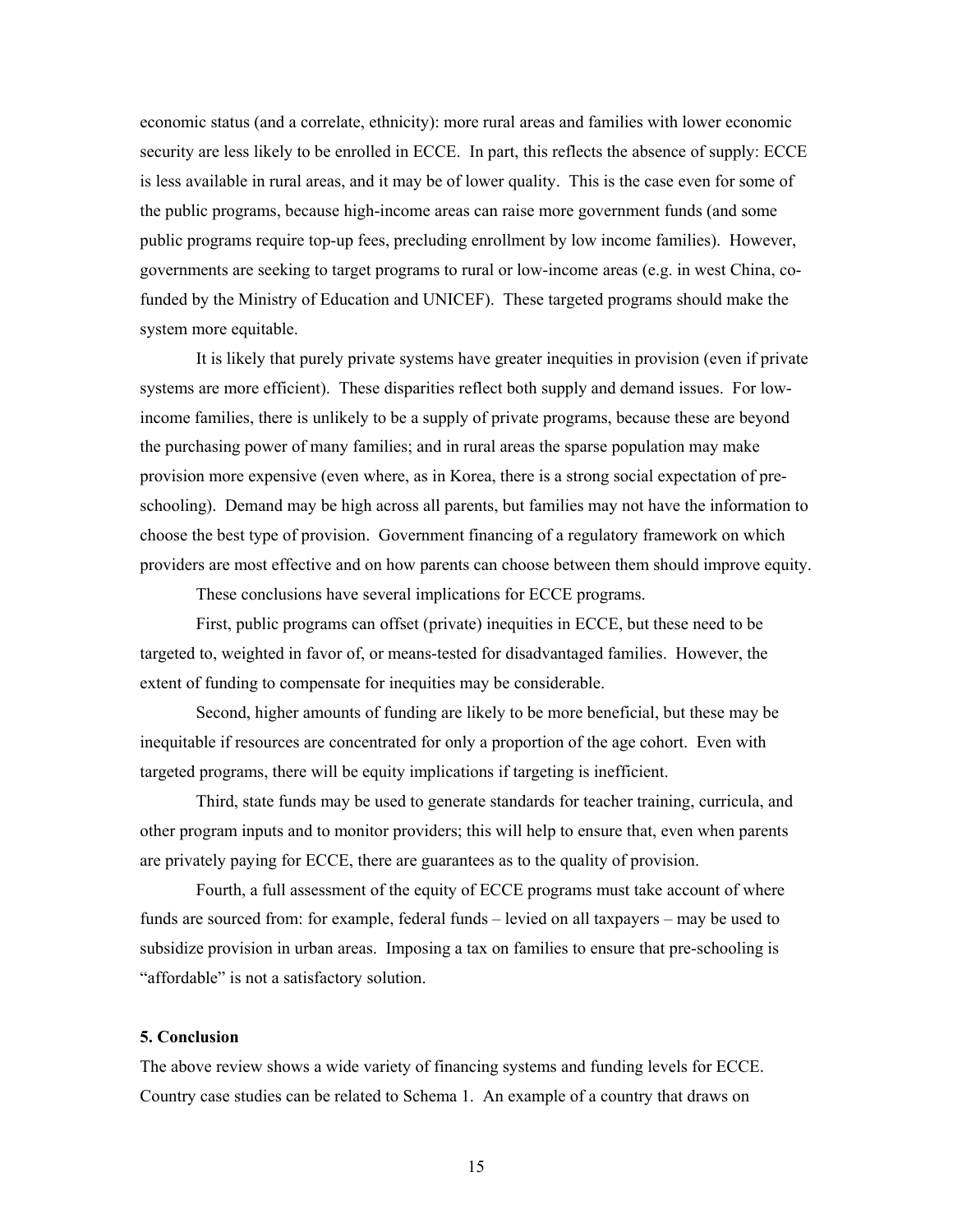supranational public funds is India; a country where private family financing is dominant, Korea; where community groups play a strong role, Kenya; a country with a national framework, France; and a country with strong regional systems, Sweden. Thus, it is hard to evaluate these systems according to a simple scale.

Nevertheless, a few principles for any ECCE financing system may be considered (for a longer list, see Gomby et al., 1996). First, *there should be opportunities for parental choice and private payments across ECCE providers, including home provision.* Given the different preferences and circumstances of families, parental choice may enhance the effectiveness of the ECCE system. Also, choice will stimulate competition between providers, encouraging them to improve quality. Second, *the financing system should be simple in terms administration and access.* Funding for child care should fit with funding for early education. Families should not have to choose between the two; and administration and bureaucracy should not be duplicated. Tax and subsidy policies should be coherent in encouraging families to take up ECCE. Funding streams should be consolidated across the levels of government. Third, *the financing system should include regulations to ensure quality and these regulations should be enforced.* Because in almost all countries some ECCE funds are public, government agencies must monitor the quality of provision: families should be given information on providers; and low quality providers must be closed.

These principles may help because there is limited evidence on the optimal amount to invest in ECCE or which particular inputs should be purchased to raise ECCE quality. In fact, the optimal amount of ECCE spending will vary across countries depending on several economic indicators. For example, where female labor market participation rates are high, the demand for ECCE will be higher. Demographics also play a role: in former communist countries (and China), for example, falling fertility has meant that ECCE funds now cover more children. The characteristics of the primary school system, including the school start age, will also matter.

The motivation to fund (or not fund) ECCE has been described as 'political', but there is considerable economic evidence that public funding of ECCE yields high social returns and that – regardless of political persuasion – it is an efficient investment. In most countries, additional funding should generate strong fiscal benefits, (almost) regardless of the current level of expenditure. Moreover, given the high rates of private ECCE enrollments by higher-income families, most allocations of additional public funding would reduce inequities across socioeconomic status, race and locality.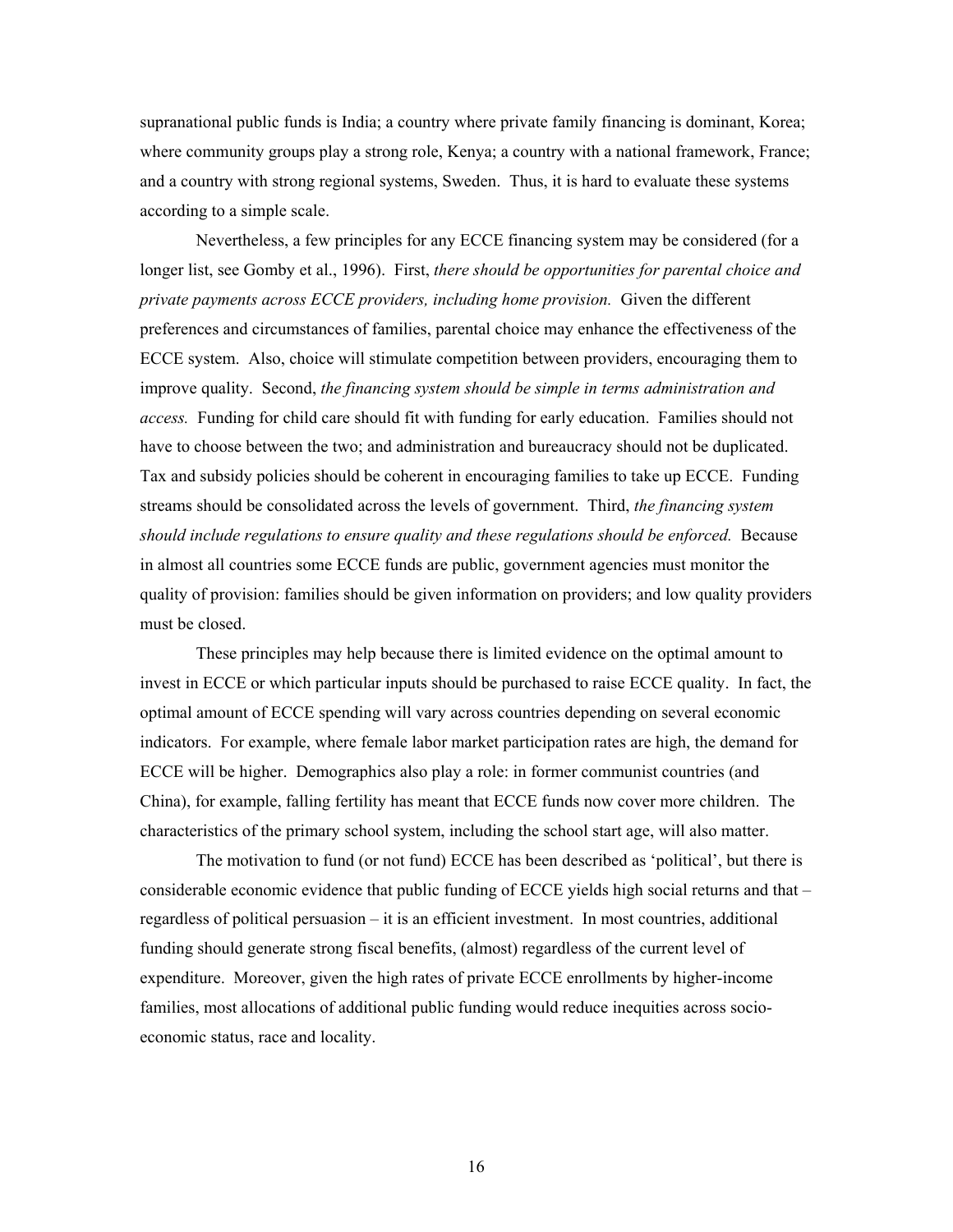#### **References**

- Belfield, CR. 2005. The promise of early childhood education. Working paper, http://devweb.tc.columbia.edu/manager/symposium/Files/72\_Belfield\_paper.ed.pdf
- CGECCD. 2005. Early Childhood Counts. www.ecdgroup.com/costs\_financing.asp
- Choi, S-H. 2005. Early Childhood Education and Care Policy in Kenya. Background Report: UNESCO, Paris, France.
- De los Angelos Bantista, F. 2004. *Early Childhood Education and Care Policy in South-East Asia: Working for Access, Quality and Inclusion in Thailand, Philippines, and Vietnam*. Background Report: UNESCO, Paris, France.
- Gomby, DS Krantzler, N, Larner, MB, Stevenson, CS, Terman, DL and RE Behrman. 1996. Financing Child Care: Analysis and Recommendations. *Future of Children*, **6**, 62-82.

Gunnarsson, L, Korpi, BM and U Nordenstam. 1999. Early Childhood Education and Care Policy in Sweden. Background Report: OECD, Paris, France.

- Kamerman, S. 2000. Early childhood education and care: An overview of the developments in OECD countries. *International Journal of Education Research*, **33**, 7-30.
- Kim, M and J Na. 2003. Early childhood care and education in Korea: National policies and procedures. UNESCO Working Paper.
- Meyers, MK and JC Gornick. 2000. Early childhood education and care: Cross-national variation in service organization and financing. Working Paper, http://www.childpolicy.org/meyersgornick.pdf
- Neuman, M and S Peer. 2002. *Equal from the Start: Promoting Educational Opportunity for All Pre-School Children – Learning from the French Experience.* French-American Foundation, www.frenchamerican.org/pubs/Equalfromthestart.pdf
- Pence, A. 2004. ECD policy development and implementation in Africa. UNESCO, Early Childhood and Family Policy Series, unesdoc.unesco.org/images/0013/001375/137564e.pdf
- Rayna, S. 2003. Implementation of the integrated early childhood policy in Senegal. UNESCO: Early Childhood and Family Policy Series, No 2.
- Rostgaard, T. 2004. Family support policy in Central and Eastern Europe. Paris, France: UNESCO, Early Childhood and Family Policy Series, #8.
- Schady, N. 2005. Early childhood development in Latin America and the Caribbean. Working Paper, World Bank,

www.cid.harvard.edu/Economia/Papers%20Upcoming%20Meeting/Schady%20092305.pdf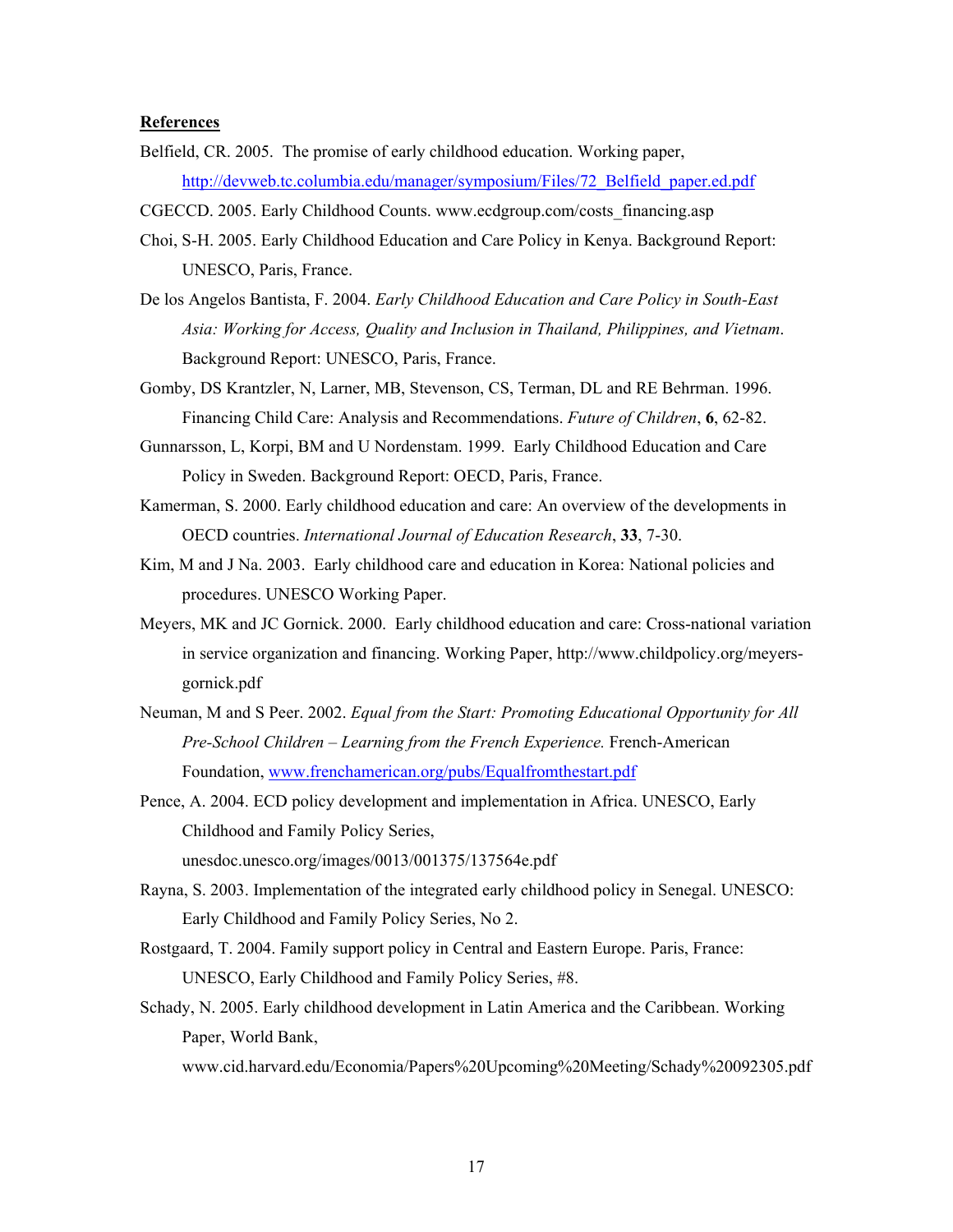- Schultz, TP. 2004. School subsidies for the poor: Evaluating the Mexican Progresa poverty program. *Journal of Development Economics*, **74**, 199-250.
- Scrivner, S and B Wolfe. 2003. Universal pre-school: Much to gain, but who will pay? Institute for Research on Poverty Working Paper, University of Wisconsin–Madison.
- Social Security Administration (SSA). 2005. Annual Statistical Report on the Social Security Disability Insurance Program. [URL: www.ssa.gov/policy/docs/progdesc/ssptw/]
- Statistics South Africa. 2005. *Stages in the Life Cycle of South Africans*. http://www.statssa.gov.za/publications/C2001Stages/C2001Stages.pdf
- UNESCO. 2003. Early Childhood Care and Education in E-9 Countries: Status and Outlook. UNESCO, Paris.
- UNESCO. 2000. *Education for All: Region and Country Reports*. www2.unesco.org/wef/countryreports/country.html
- Waiser, M. 1999. *Early Childhood Care and Development Programs in Latin America: How Much Do They Cost?* The World Bank, Washington, DC.
- Waldfogel, J. 2001. International policies toward parental leave and childcare. *Future of Children*, **11**, 122-143.
- Witte, AD and M Trowbridge. 2004. The structure of early care education in the United States: Historical evolution and international comparisons. Working Paper 10931, NBER.n
- Wong, M. N., & Pang, L. (2002). Early childhood education in China: Issues and development. In L. K. S. Chan & E. J. Mellor (Ed.), *International Developments in Early Childhood Services*. New York: Peter Lang Publishing, Inc.
- OECD. 2002. *Starting Strong: Early Childhood Education and Care.* Paris: OECD.
- OECD. 2004. *OECD Thematic Review of Education and Care Policy; Background Report; United States of America.* http://www.oecd.org/dataoecd/25/55/27856788.pdf. Accessed: June 29, 2004.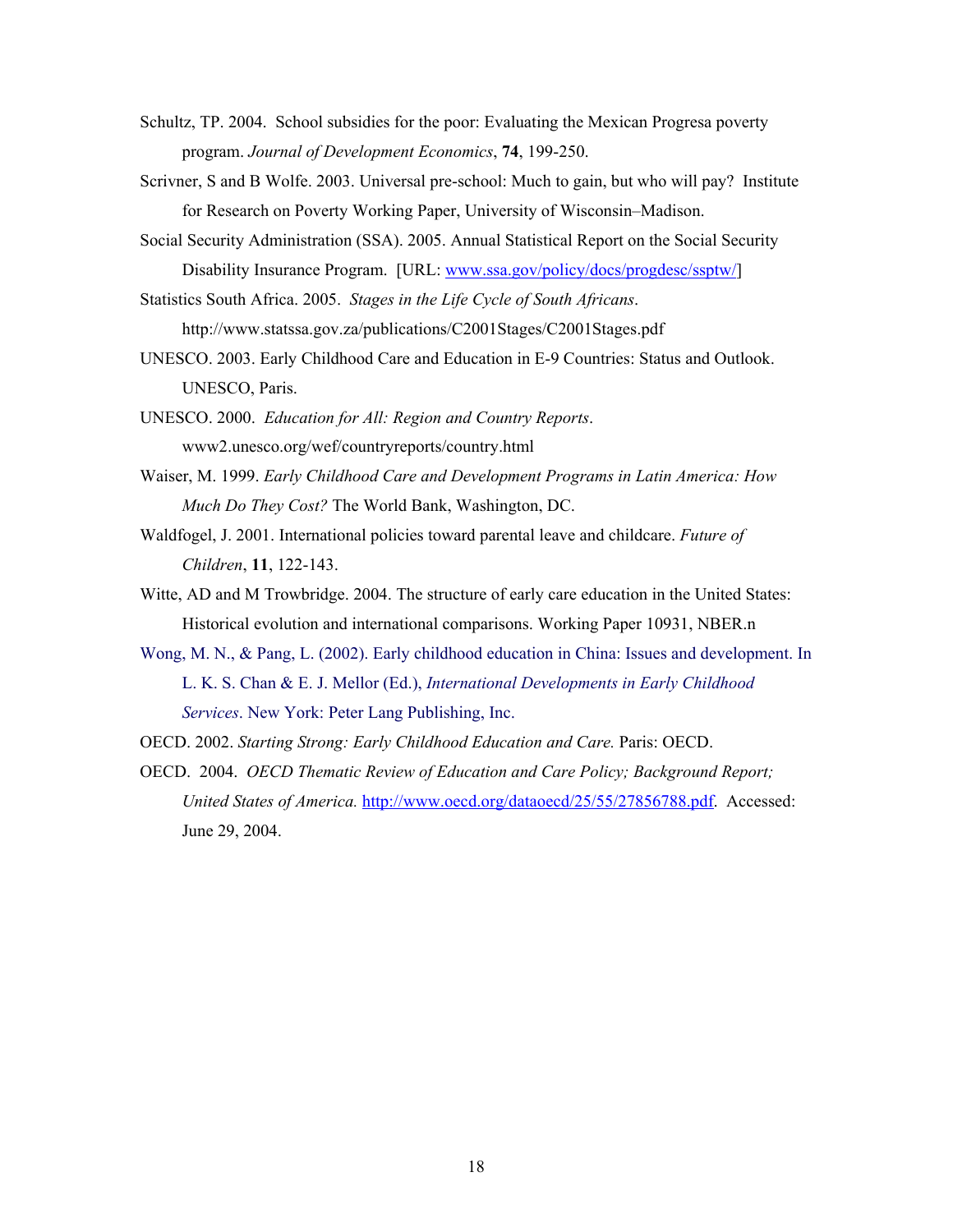| <b>Funding Sources</b> |                                                      | <b>Financing Mechanisms</b> |                                                                                                                                                                                                                                                                                                         |  |
|------------------------|------------------------------------------------------|-----------------------------|---------------------------------------------------------------------------------------------------------------------------------------------------------------------------------------------------------------------------------------------------------------------------------------------------------|--|
| Public:                | Supranational<br><b>National</b><br>State/local      | Direct:<br>Indirect:        | Block grant<br>Earmarked against specific revenues<br>Matching funds from public/private agencies<br>Vouchers to providers or families<br>Direct subsidy of capital facilities; curriculum<br>development; or quality assurance systems<br>Sliding scale subsidies to parents<br>Top-up fee eligibility |  |
|                        |                                                      |                             | Tax credits<br>Parental leave policies                                                                                                                                                                                                                                                                  |  |
| Private:               | Families<br>Community groups<br>Churches / employers | Direct:                     | Payments to providers                                                                                                                                                                                                                                                                                   |  |
|                        |                                                      | Indirect:                   | Lower wages<br>Donations to church<br>Time                                                                                                                                                                                                                                                              |  |

## **Schema 1. Funding Sources and Financing Mechanisms for ECCE**